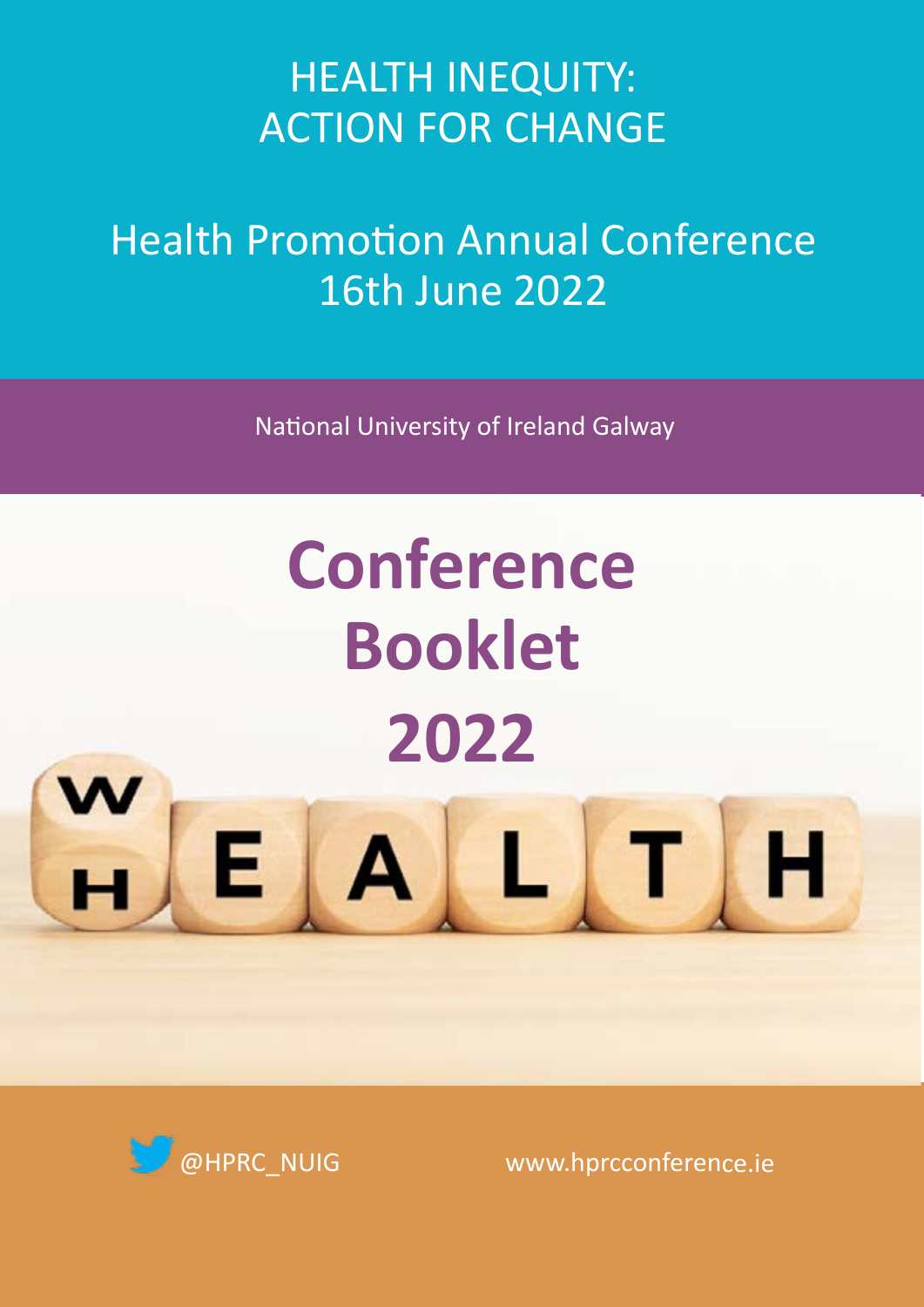### **Table of Contents**

| Welcome                                                                                       | 5 |
|-----------------------------------------------------------------------------------------------|---|
| Programme                                                                                     | 6 |
|                                                                                               |   |
| <b>Keynote Presentation Abstracts</b>                                                         | 9 |
| Sir Michael Marmot - Build Back Fairer                                                        |   |
| Professor Jennie Popay- Community involvement in action for health equity: A cautionary tale  |   |
| Professor Jane South- Community matters: using community-centred approaches for health equity |   |
| Dr Helen McAvoy-Health inequity in Ireland-taking stock                                       |   |
| Greg Straton - Sláintecare Healthy Communities                                                |   |
|                                                                                               |   |
|                                                                                               |   |

### [Parallel Presentation Abstracts: Identification of health inequalities and](#page-6-0)  [delivering interventions in educational settings](#page-6-0) and the state of [12](#page-6-0)

### [Parallel Presentation Abstracts: Examining interventions to tackle health](#page-9-0)  [inequity in health and social care settings](#page-9-0) and the state of the state of the state of the state of the state o

[Development and delivery of an educational intervention that increased teachers' awareness, knowledge,](#page-7-0)  [and actions related to Developmental Language Disorder \(DLD\)](#page-7-0) 

[One Good School: Evaluating and refining a whole-school approach to youth mental health promotion](#page-7-0)

[First-generation immigrant children's perceived discrimination and health in Ireland; matched sample](#page-7-0)  [analyses](#page-7-0)

[Partnering for sustainability: NUI Galway's student pantry](#page-8-0)

[Health inequalities in gender minority and non-minority adolescents in Ireland](#page-8-0) 

[Is homecare for older people in Ireland equitable?](#page-9-0) 

[Piloting an integrated online STI testing service in Ireland.](#page-10-0)

[Smoking in pregnancy: Supporting pregnant women and extended family to quit and stay quit](#page-10-0) 

[Baseline assessment of patients at high risk of cardiovascular disease taking part in a preventative](#page-11-0)  [behaviour change programme](#page-11-0)

[Acceptability of a social prescribing model in Dublin's North East Inner City \(NEIC\)](#page-11-0)

[the UK \(2011-2021\): A systematic review](#page-12-0)

[English proficiency in an Irish hospital](#page-13-0) 

## [Parallel Presentation Abstracts: Factors impacting health equity in health](#page-12-0)  [and social care settings](#page-12-0) 24 [Mediators of socioeconomic differences in overweight and obesity among youth in Ireland and](#page-12-0)  [Decomposing the contribution of family, school and neighbourhood environments in explaining](#page-13-0)  [inequalities in physical activity trajectories in Irish adolescents.](#page-13-0) [Doctors' perspectives on factors contributing to patient safety incidents in patients with limited](#page-13-0)  ['Family food choices? Exploring the food-related practices of low-income families in the Republic of](#page-14-0)  [Parallel Presentation Abstracts: Strategies and interventions for reducing](#page-14-0)  [inequity in community and workplace settings](#page-14-0) and  $29$ [Construction industry alliance to reduce suicide \(CAIRDE Project\)](#page-15-0) [A systematic review of the determinants of the nutritional quality of food for homeless populations](#page-15-0)  [Evaluation of a healthy communities project in Dublin's North East Inner City \(NEIC\)](#page-16-0)  [Advancing equity in mental health promoting practices in the workplace](#page-16-0) [Reducing inequity using community initiatives: A consideration of social prescribing of parkrun in](#page-17-0)

Ireland'

[Ireland.](#page-17-0) 

### [Workshop Abstracts](#page-17-0) 35

[Workshop: Tackling health inequity in the community](#page-18-0) 

[Workshop: Action for change in tackling health inequalities: Implementing Health Impact Assessment](#page-18-0)  [\(HIA\) as an intersectoral approach](#page-18-0)

[Workshop: Addressing inequity in the prison as a setting for health promotion](#page-18-0)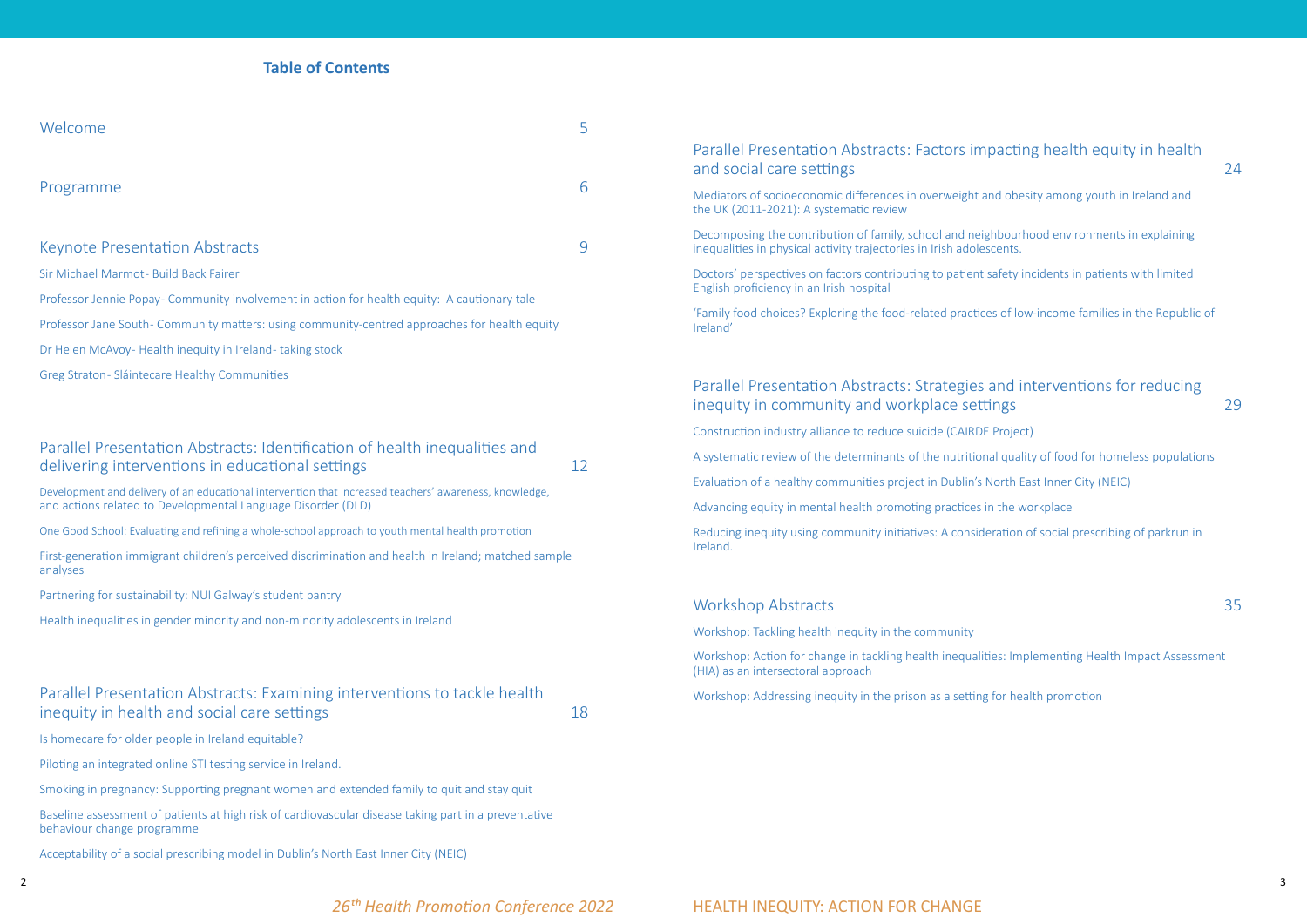[EDUSEXAGE – Intimacy and sexuality for older people](#page-19-0)

[Supporting the mental health of LGBTI+ young people – a blended learning approach](#page-20-0) 

[Student connection and mental wellbeing post-pandemic: results of an action research project in WIT](#page-20-0)

[Unpacking health researchers' knowledge and awareness of the impact of their work using the](#page-21-0)  [Research Impact Framework](#page-21-0)

[Health Inequity from a Covid perspective in the Irish traveller population 2020-2021](#page-21-0)

[Coming of age: adolescent participation in health service evaluation](#page-22-0)

[The Farmers Have Hearts Cardiovascular Health Programme: A workplace approach to promote](#page-22-0)  [cardiovascular health prevention](#page-22-0) 

## [Biographies](#page-23-0) [46](#page-23-0) [Keynotes](#page-23-0) [Workshop facilitators](#page-24-0) [Panel contributors](#page-25-0) [Committee](#page-25-0)

### Useful information [5](#page-26-0)2

### **Welcome**

#### <span id="page-2-0"></span>[Poster Presentation Abstracts](#page-19-0) 38

On behalf of Health Promotion at the National University of Ireland (NUI) Galway, we extend a very warm welcome to you all to the 26th Annual Health Promotion Conference, which will be hosted in Áras Moyola, NUI Galway on Thursday 16th June, 2022. The theme of this year's event is 'Health Inequity: Action for change'.

We will be combining virtual and live keynote presentations with presentations and workshops ending the event with a live panel discussion.

Delegates will have online access to the recorded keynote sessions and the parallel and poster presentation slides after the event.

This event is hosted in collaboration with the Department of Health, Health Service Executive, Association for Health Promotion Ireland and the Institute of Public Health. It will provide a platform to highlight cutting-edge research and innovative initiatives as well as to expand links between knowledge and action, and to broaden connections among a diversity of researchers, policymakers and practitioners. Delegates will hear from international and national experts on implementation developments and challenges and will have the opportunity to network with colleagues working in research, policy and practice.

We look forward to welcoming researchers, practitioners and policymakers from around the world that are engaged in work in this area.

Professor Margaret Hodgins and Dr Lisa Pursell

Co-Chairs, 2022 Health Promotion Conference Committee.





### 26<sup>th</sup> Health Promotion Conference 2022 **HEALTH INEQUITY: ACTION FOR CHANGE**







**Win a mystery prize by sharing our conference details on your social media outlets and include #hprc2022 in your tweet.**

**The winner will be judged on creativity, exposure, engagement and popularity of post!**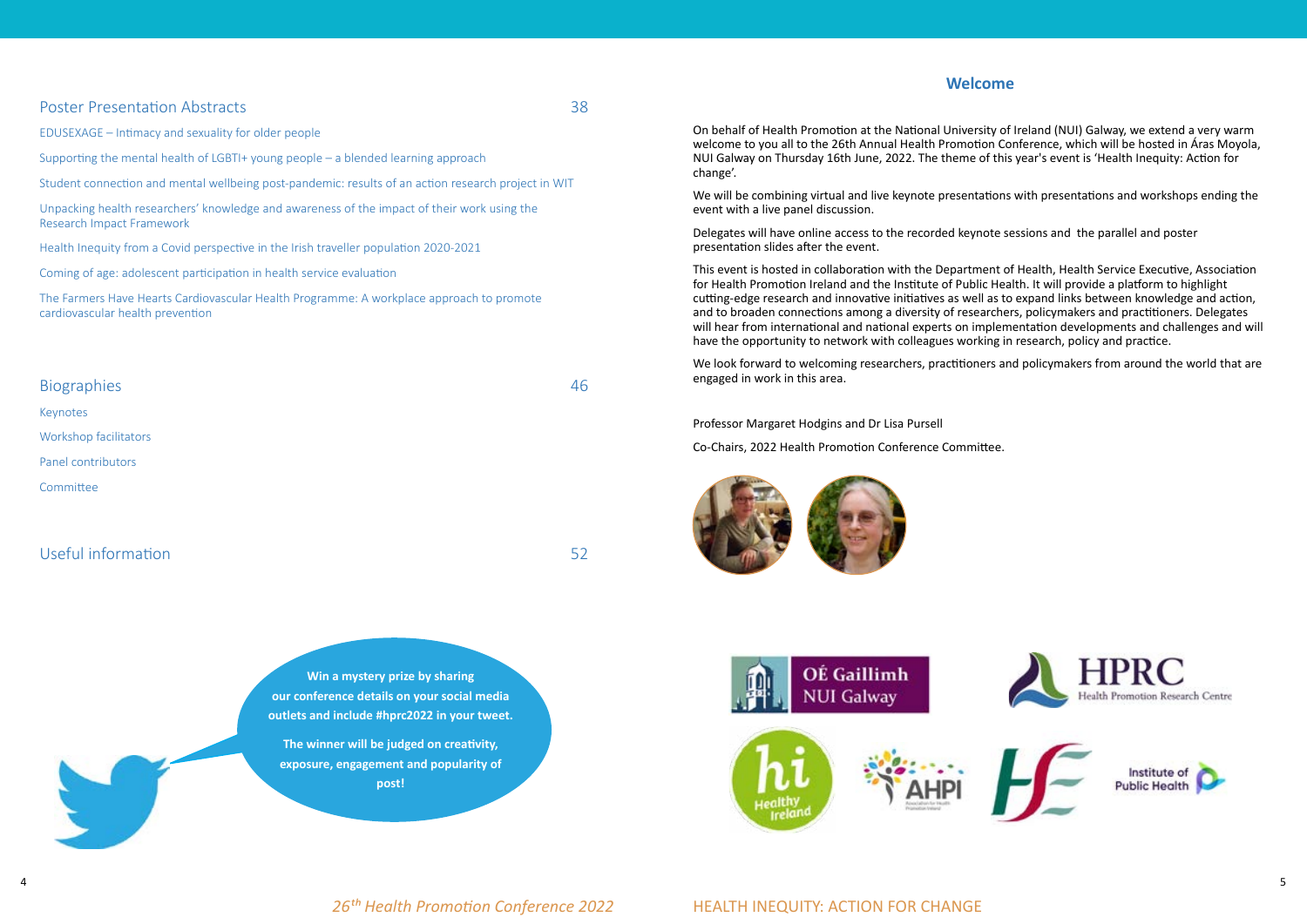| <b>Time</b> | <b>Conference Programme (Venue: Áras Moyola, NUI Galway)</b>                                                                                                                                                           | <b>Room</b> |
|-------------|------------------------------------------------------------------------------------------------------------------------------------------------------------------------------------------------------------------------|-------------|
| 8.30        | Registration                                                                                                                                                                                                           | Foyer       |
| 9.00        | Welcome                                                                                                                                                                                                                | <b>MY24</b> |
|             | Professor Margaret Hodgins, Conference Co-Chair, Health Promotion Research<br>Centre and Discipline of Health Promotion, NUI Galway                                                                                    |             |
|             | Frank Feighan T.D., Minister of State for Public Health, Wellbeing and the National Drugs<br>Strategy                                                                                                                  |             |
| 9.20        | Plenary 1                                                                                                                                                                                                              | <b>MY24</b> |
|             | <b>Build back fairer</b>                                                                                                                                                                                               |             |
|             | Professor Michael Marmot, Institute of Health Equity, University College London,<br>UK (virtual delivery)                                                                                                              |             |
|             | Community involvement in action for health equity: A cautionary tale                                                                                                                                                   |             |
|             | Professor Jennie Popay, Professor of Sociology and Public Health in the Division of Health<br>Research, Director of the Centre for Health Inequalities, Lancaster University, UK (virtual<br>delivery)                 |             |
|             | Plenary Chair: Professor Margaret Hodgins, Conference Co-Chair, Health Promotion<br>Research Centre and Discipline of Health Promotion, NUI Galway                                                                     |             |
| 10.30       | Break: Coffee, networking, poster viewing                                                                                                                                                                              | Foyer       |
| 11.00       | Parallel Presentations and Workshops (run simultaneously)                                                                                                                                                              |             |
|             | <b>Parallel Presentations:</b>                                                                                                                                                                                         | <b>MY12</b> |
|             | Identification of health inequalities and delivering interventions in educational settings                                                                                                                             |             |
|             | Chair: Dr András Költő, NUI Galway                                                                                                                                                                                     |             |
|             | Factors impacting health equity in health and social care settings                                                                                                                                                     | <b>MY12</b> |
|             | Chair: Adrienne Lynam, Health Service Executive                                                                                                                                                                        |             |
|             | Examining interventions to tackle health inequity in health and social care settings                                                                                                                                   | <b>MY12</b> |
|             | Chair: Ciara Reynolds, Institute of Public Health                                                                                                                                                                      |             |
|             | Strategies and interventions for reducing inequity in community and workplace settings                                                                                                                                 |             |
|             | Chair: Professor Margaret Hodgins, NUI Galway                                                                                                                                                                          | <b>MY12</b> |
|             | Workshops: (limited spaces - registration required on the morning)                                                                                                                                                     |             |
|             | Tackling health inequity in the community                                                                                                                                                                              | <b>MY12</b> |
|             | Facilitator: Kate Cassidy A/Head of Service, Covid Lead, Health and Wellbeing, South East<br><b>Community Healthcare</b>                                                                                               |             |
|             | Implementing Health Impact Assessment (HIA) as an intersectoral approach                                                                                                                                               | <b>MY12</b> |
|             | Facilitators: Dr Monica O'Mullane, Research Fellow, Institute for Social Science in the 21st<br>Century, University College Cork and Dr Joanne Purdy, Public Health Development Officer,<br>Institute of Public Health |             |
|             | Addressing inequity in the prison as a setting for health promotion                                                                                                                                                    | <b>MY12</b> |
|             | Facilitator: Catherine MacNamara, Deputy Head Teacher and teacher of sociology and<br>history at the Midlands Prison, Portlaois                                                                                        |             |
| 12.45       | Break: Lunch, networking and poster viewing                                                                                                                                                                            |             |

### **26th INEQUITY: ACTION FOR CHANGE**

## Programme

<span id="page-3-0"></span>

| <b>NUI Galway)</b>                                                                         | <b>Room</b>  |
|--------------------------------------------------------------------------------------------|--------------|
|                                                                                            | Foyer        |
|                                                                                            | MY243        |
| air, Health Promotion Research<br>Galway                                                   |              |
| lealth, Wellbeing and the National Drugs                                                   |              |
|                                                                                            | MY243        |
|                                                                                            |              |
| quity, University College London,                                                          |              |
| iity: A cautionary tale                                                                    |              |
| Ind Public Health in the Division of Health<br>ualities, Lancaster University, UK (virtual |              |
| ference Co-Chair, Health Promotion<br>tion, NUI Galway                                     |              |
|                                                                                            | Foyer        |
| taneously)                                                                                 |              |
|                                                                                            |              |
| g interventions in educational settings                                                    | <b>MY123</b> |
| cial care settings                                                                         | MY124        |
| Ê<br>in health and social care settings                                                    | <b>MY125</b> |
|                                                                                            |              |
| y in community and workplace settings                                                      | MY126        |
| ed on the morning)                                                                         |              |
|                                                                                            |              |
| d Lead, Health and Wellbeing, South East                                                   | MY127        |
| s an intersectoral approach                                                                | MY129        |
| low, Institute for Social Science in the 21st<br>Purdy, Public Health Development Officer, |              |
| health promotion                                                                           | <b>MY120</b> |
| I Teacher and teacher of sociology and                                                     |              |
|                                                                                            |              |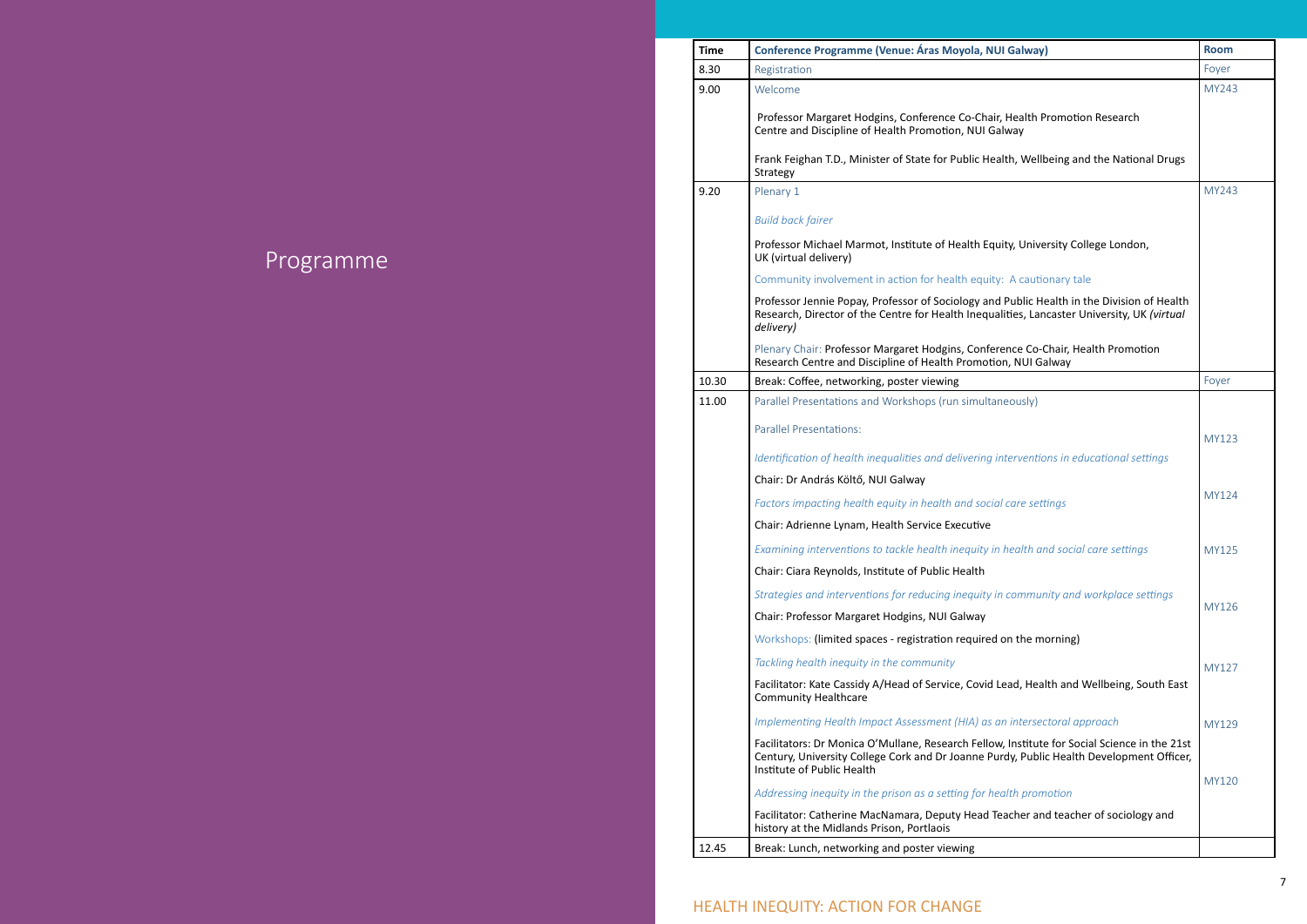<span id="page-4-0"></span>

| 13.45 | Welcome back                                                                                                                                                                                                                                                                                                                                                                                                                                                                                       | MY243 |
|-------|----------------------------------------------------------------------------------------------------------------------------------------------------------------------------------------------------------------------------------------------------------------------------------------------------------------------------------------------------------------------------------------------------------------------------------------------------------------------------------------------------|-------|
|       | Plenary Chair: Biddy O'Neill<br>National Project Lead, Health and Wellbeing Programme,<br>Department of Health                                                                                                                                                                                                                                                                                                                                                                                     |       |
| 14.00 | Plenary 2                                                                                                                                                                                                                                                                                                                                                                                                                                                                                          |       |
|       | Community matters: using community-centred approaches for health equity                                                                                                                                                                                                                                                                                                                                                                                                                            | MY243 |
|       | Professor Jane South, Professor of Healthy Communities, School of Health & Community<br>Studies, Leeds Beckett University, UK (virtual delivery)                                                                                                                                                                                                                                                                                                                                                   |       |
|       | Health inequity in Ireland - taking stock                                                                                                                                                                                                                                                                                                                                                                                                                                                          |       |
|       | Dr Helen McAvoy, Director of Policy, Institute of Public Health                                                                                                                                                                                                                                                                                                                                                                                                                                    |       |
|       | Sláintecare Healthy Communities                                                                                                                                                                                                                                                                                                                                                                                                                                                                    |       |
|       | Greg Straton, Assistant Principal Officer, Health and Wellbeing Unit, Department of Health                                                                                                                                                                                                                                                                                                                                                                                                         |       |
| 15.00 | Break: Coffee and networking                                                                                                                                                                                                                                                                                                                                                                                                                                                                       | Foyer |
|       |                                                                                                                                                                                                                                                                                                                                                                                                                                                                                                    |       |
| 15.15 | Panel discussion                                                                                                                                                                                                                                                                                                                                                                                                                                                                                   | MY243 |
|       | Panel Chair: Fergal Fox, Head of Stakeholder Engagement and Communications, Health<br>and Wellbeing, Health Service Executive                                                                                                                                                                                                                                                                                                                                                                      |       |
|       | Expert Panel Discussion and Response to Delegate Questions:                                                                                                                                                                                                                                                                                                                                                                                                                                        |       |
|       | Professor Jane South, Leeds Beckett University, UK<br>$\bullet$<br>Professor Jennie Popay, Lancaster University, UK<br>$\bullet$<br>Dr Helen McAvoy, Institute of Public Health<br>$\bullet$<br>Greg Straton, Health and Wellbeing, Department of Health<br>$\bullet$<br>Helen Deely, Interim Assistant National Director for Health and Wellbeing,<br>$\bullet$<br>Strategy and Research, Healthcare Strategy, Health Service Executive<br>Ronan Dillon, Association for Health Promotion Ireland |       |
|       | (delegates' questions can be submitted on twitter @HPRC_NUIG or during the<br>plenary sessions).                                                                                                                                                                                                                                                                                                                                                                                                   |       |
| 16.15 | Conference close                                                                                                                                                                                                                                                                                                                                                                                                                                                                                   | MY243 |
|       | Professor Ciarán Ó hÓgartaigh, President, NUI Galway                                                                                                                                                                                                                                                                                                                                                                                                                                               |       |
|       | Dr Lisa Pursell, Conference Co-Chair<br>Health Promotion Research Centre and Head of Discipline of Health Promotion,<br>NUI Galway.                                                                                                                                                                                                                                                                                                                                                                |       |

**Keynote Presentations**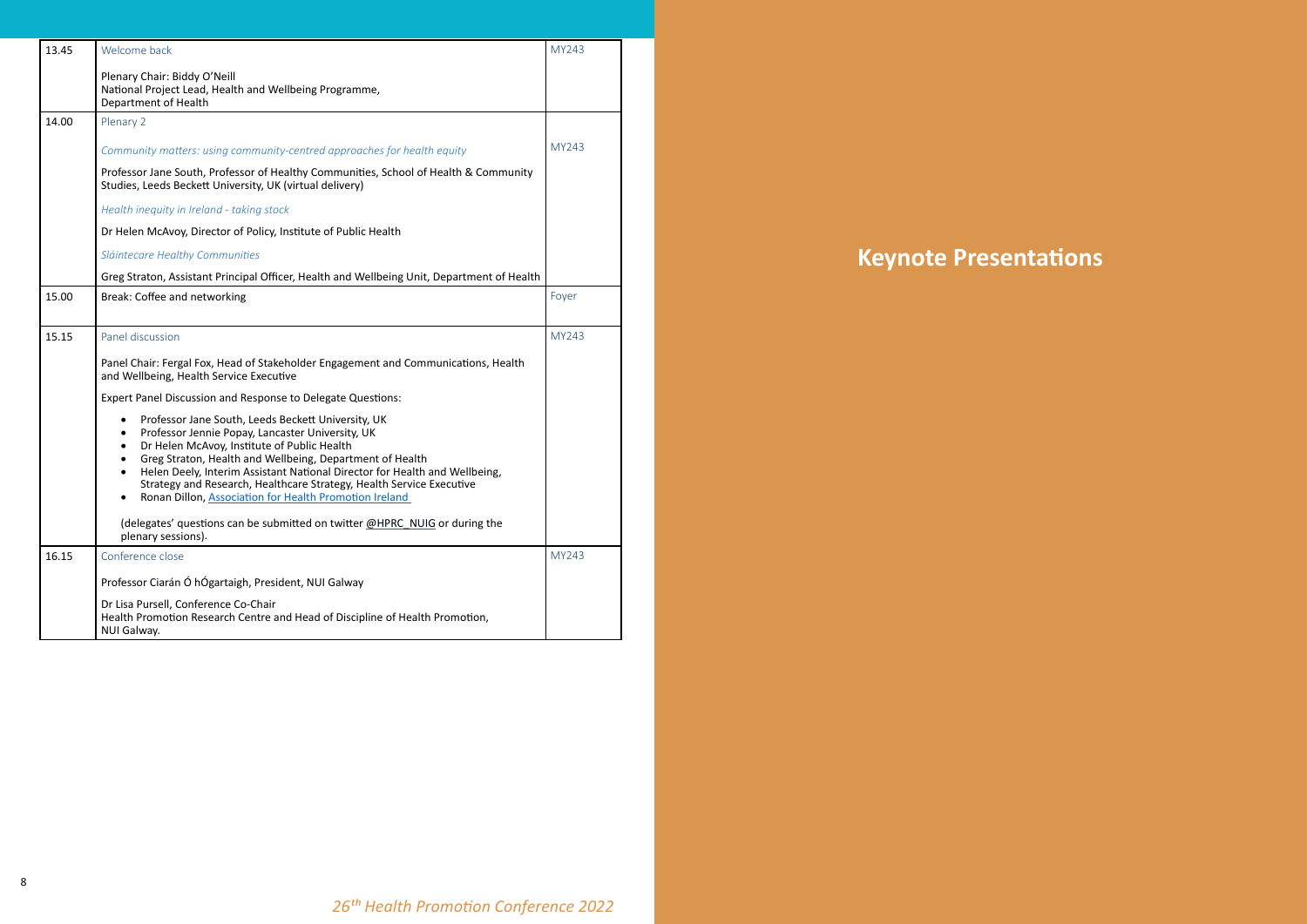





#### <span id="page-5-0"></span>Build Back Fairer



#### Professor Michael Marmot, Institute of Health Equity, University College London, UK

The pandemic exposed the underlying inequalities and amplified them. If we want to reduce health inequalities and improve health equity, there are lessons we should be learning from the pandemic. Regrettably, it is not clear that we are.

Community involvement in action for health equity: A cautionary tale

Professor Jennie Popay, Professor of Sociology and Public Health in the Division of Health Research, Director of the Centre for Health Inequalities, Lancaster University, UK

Health inequalities are caused by structural inequalities in the conditions in which people live and work and the control they have over their 'destiny'. In theory community-based initiatives in public health/health promotion policy and practice have potential to reduce these inequalities by:

- 1. increasing the collective control disadvantaged communities have over decision impacting on their lives and
- 2. enabling communities to exercise their increased collective control to address inequalities that are amenable to local action.

However, the impacts of these initiatives are shaped by access to the conditions and resources communities need to develop and exercise collective control and these conditions and resources too are unequally distributed. This raises the possibility that community-based initiatives in public health/health promotion could be increasing inequalities by "imposing greater risks and responsibilities upon more disadvantaged communities in return for lower levels of power." (Rolfe, 2018:16).

In this presentation I will present findings from a longitudinal evaluation of a large community empowerment programme in England - Big Local - that illuminate pathways to positive impacts and unintended negative outcomes for community members involved.

Community matters: using community-centred approaches for health equity

#### Professor Jane South, Professor of Healthy Communities, School of Health and Community Studies, Leeds Beckett University

This presentation will start with the premise that communities matter for health and that community-level action is a critical element within system-wide approaches to reduce health inequities. The question is how to translate an aspiration for greater community involvement into practical interventions that make a positive difference in communities experiencing socioeconomic disadvantage or marginalisation.

Drawing on evidence-based frameworks developed in the UK, the presentation will give an overview of how community-centred approaches can be applied in local health systems and what outcomes result. Some examples from local programmes will be given to illustrate knowledge into health promotion practice. The emphasis of community-based interventions is often on developmental, relational activity in specific contexts. This 'messiness' can create challenges in the world of health policy where neat, quick fixes are valued.



The presentation will therefore explore some of the challenges and opportunities in reframing health inequity at the community level, focusing on three themes. First, the implications of an asset orientation and how community-led change can be evidenced. Second, looking at what needs to done to enable community participation in health taking account of potential inequities and exclusionary processes. New learning from the pandemic will be briefly touched on. The final theme will be the contested nature of scale and integration and the implications for health promotion planning. The presentation will end with some reflections on future directions for health promotion leadership and research.

#### Health inequity in Ireland-taking stock

#### Dr Helen McAvoy, Director of Policy, Institute of Public Health

#### This presentation will respond to three questions:

The first part of the presentation postulates how the health system in Ireland approaches the issue of health inequity. It will explore the ways in which health equity is, and is not, represented within health information systems, target setting at policy level and performance indicators at service level. Some examples of good practice in data collection and reporting on health equity from Ireland and from other jurisdictions will be briefly discussed. The second part of the presentation suggests some learnings from the pandemic experience to inform future approaches to health equity in Ireland. This will touch on issues of data, public perception and trust, social determinants, mental health, disability and intersectoral partnerships. The concluding part of the presentation selects five potentially high impact actions to enhance effectiveness in addressing health inequity at strategic, operational and community levels in the Irish context.

#### Sláintecare Healthy Communities

#### Greg Straton, Assistant Principal Officer, Health and Wellbeing Unit, Department of Health

The presentation will focus on the policy context and operational aspects of the Sláintecare Healthy Communities Programme. The policy context will outline how the programme fits within Sláintecare and the Healthy Ireland Framework. A description of the operational aspects of the programme will include the selection of the areas for inclusion in the programme, the services that are being provided, how local authorities are involved in implementation, how the programme is coordinated across Government, and the proposed process for evaluation.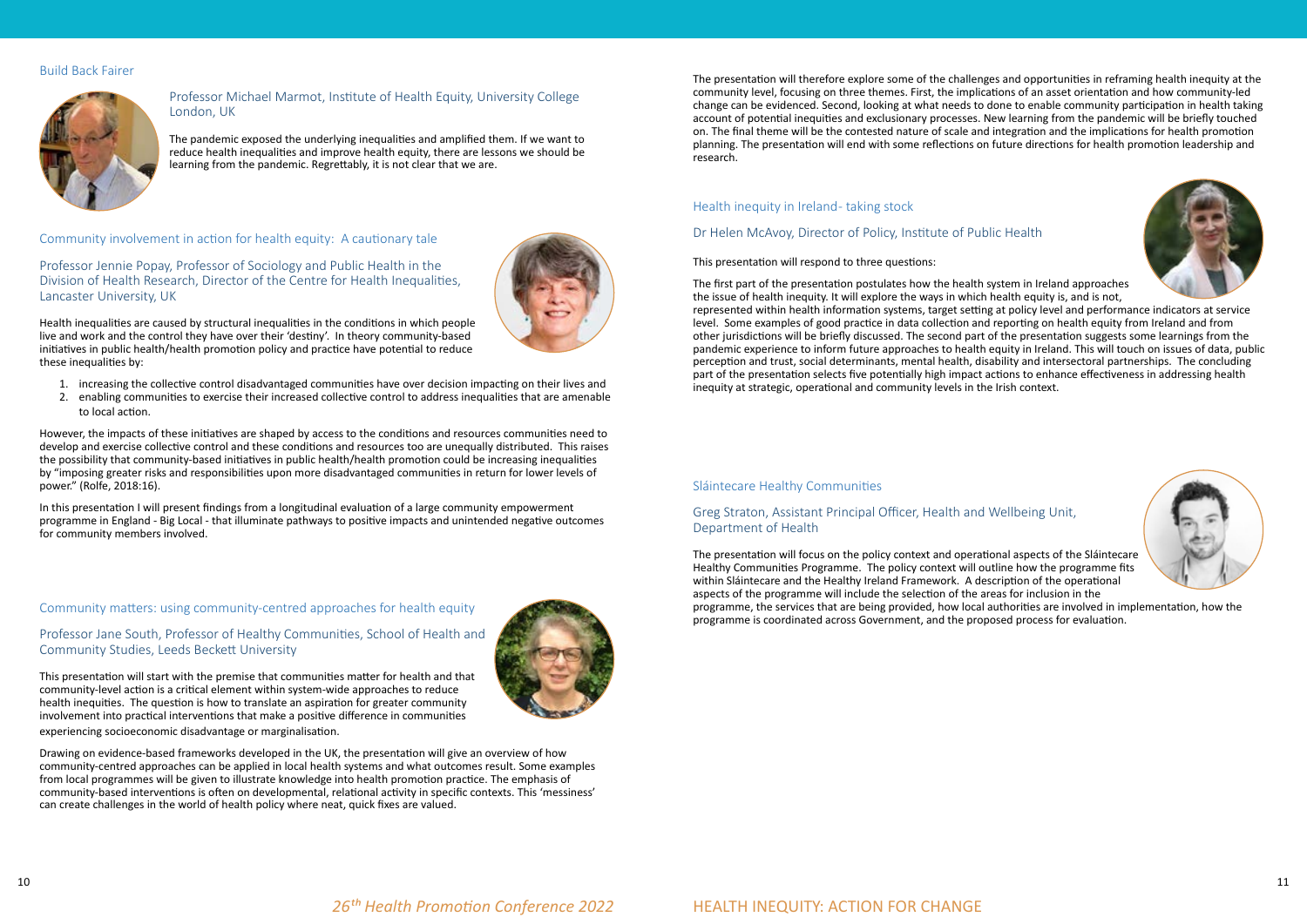## <span id="page-6-0"></span>**Parallel Presentations**

## **Identification of health inequalities and delivering interventions in educational settings**

Development and delivery of an educational intervention that increased teachers' awareness, knowledge, and actions related to Developmental Language Disorder (DLD).

Presenter: Maria Gibbons, Atlantic Technological University (ATU) Sligo and Health Service Executive West

Other Authors: Dr Karen Coughlan, ATU Sligo

#### Introduction

Developmental language disorder (DLD) is a difficulty learning, understanding, and using spoken language with lifelong implications for education and well-being. It is an under-identified disorder, diagnosed in school age children. Teachers are key to early identification, referral to speech and language therapy (SLT), and better outcomes. This study aimed to co-develop an educational intervention to increase teachers' awareness, knowledge, and actions related to DLD.

#### Method

It was undertaken within Delivering Equality in Schools (DEIS) primary schools in Ireland. In phase I, children with DLD aged 9-12years (n=7), and teachers (n=7) attended interviews/focus groups to explore their experiences of DLD. In phase II, an educational intervention was developed and delivered to teachers. Surveys to assess awareness, knowledge, and actions were completed pre-intervention (n=102), post-intervention (n=78), and 2-3 months postintervention (n=37). Referrals to SLT were monitored 3-months pre- and post-intervention.

#### Results

DLD 'red-flags', and facilitators and barriers to functioning were identified and included in the intervention. The intervention significantly increased teachers' awareness (n=71, p<0.05), knowledge (n=71, p<0.001), and confidence (n=71, p<0.001) post-intervention. Teachers reported an increased use of facilitative communicative strategies 2-3 months post-intervention. There was no significant increase in the number of referrals made to SLT (p=0.732), however teachers identified significantly more children as possibly having DLD than the number of referrals they reportedly made to SLT 2-3 months post-intervention (n=37, p<0.001).

#### Learning

The unique, co-produced intervention increased teachers' awareness, knowledge, and some actions supporting them in identifying and teaching children with DLD.

#### Implications

Further research is required on increasing SLT referrals however, learnings suggest that this would be facilitated by improved undergraduate teacher training and CPD for primary school teachers aided by in-school SLT supports.

Contact email for questions: [maria.gibbons@mail.itsligo.ie](mailto:maria.gibbons@mail.itsligo.ie)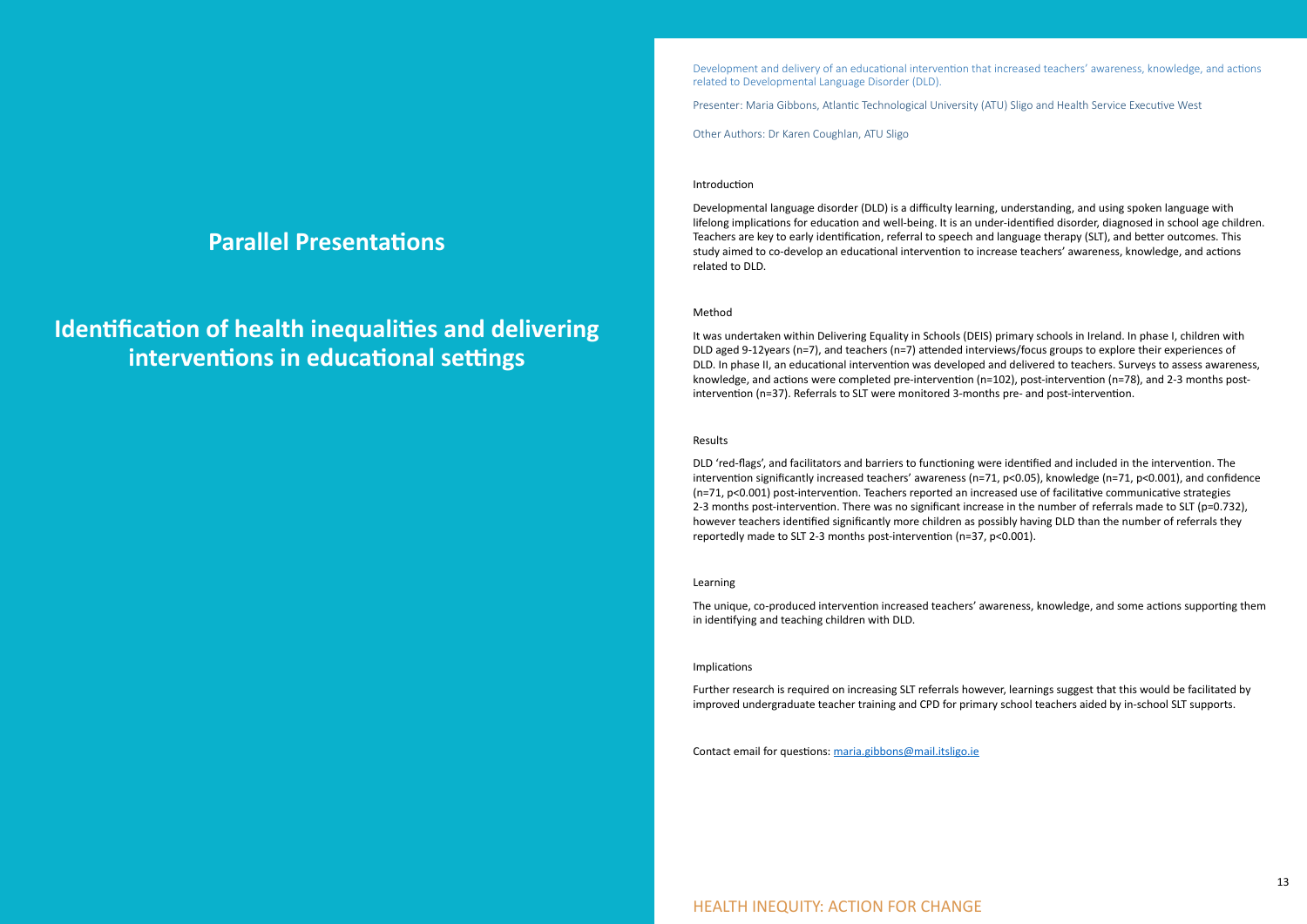<span id="page-7-0"></span>One Good School: Evaluating and refining a whole-school approach to youth mental health promotion

Presenters: Dr Ailbhe Booth and Caroline McCarron, Jigsaw - the National Centre for Youth Mental Health and the School of Psychology, University College Dublin

Other Authors: Maureen Murray, Siobhan McGrory: Jigsaw - the National Centre for Youth Mental Health; Dr Aileen O'Reilly: Jigsaw - the National Centre for Youth Mental Health and the School of Psychology, University College Dublin

#### Introduction

Schools are central to the lives and development of most young people. They are recognised internationally as a key setting for action in ameliorating mental health inequities among this age group. Evidence suggests that efforts to promote mental health in schools are most effective when they adopt a whole-school multi-component approach. The aim of this study was to examine the acceptability and feasibility of One Good School (OGS), a whole-school mental health and well-being initiative developed by Jigsaw: The National Centre for Youth Mental Health.

#### Method

80 schools across 13 Jigsaw catchment areas completed basic evaluation activities recorded as part of normal service delivery, with a subset of 11 schools that took part in more in-depth evaluation activities. The evaluation applied a mixed method multi-component framework comprising: implementation activities, workshop evaluations, baseline and follow-up surveys, a review of action planning documents, and qualitative interviews and focus groups.

#### Results

The findings showed that OGS was well received by both Jigsaw staff and members of the school community, the content and the structure was deemed relevant, and a wide audience from across the school community successfully engaged with a range of OGS activities. The results also indicated improvements in students' beliefs about mental health and staff confidence and competence to support youth mental health.

#### Lessons Learnt

The evaluation identified key areas for future development of the initiative including strategies to support efficient delivery and scalability, a comprehensive and efficient data management system to support coordination and monitoring, and enhancing awareness of the initiative in the wider school community.

#### Practical Implications

Overall, the findings point towards the acceptability and feasibility of OGS. This presentation will describe how the findings from the evaluation were integrated into refinements for the initiative to improve sustainability and reduce resource intensity.

Contact email for questions: [ailbhe.booth@jigsaw.ie](mailto:ailbhe.booth@jigsaw.ie)

First-generation immigrant children's perceived discrimination and health in Ireland; matched sample analyses Presenter: Mari Olivia Lennox, Health Promotion Research Centre, National University of Ireland (NUI) Galway

Other Authors: Aoife Gavin, Dr András Költő, Professor Colette Kelly, Professor Saoirse Nic Gabhainn, Health Promotion Research Centre, NUI Galway

Funder: Department of Health, Ireland

#### Introduction

Immigration status is a social determinant of health and can heighten pre-existing health inequalities among migrant young people. The present study aims to contribute to the literature concerning the social determinants of health and to compare the levels of perceived discrimination, health and wellbeing between first generation immigrant children in Ireland and their non-migrant peers.

#### Method

Data were drawn from the 2018 Health Behaviour in School-aged Children (HBSC) Ireland survey – a cross-national research study conducted in collaboration with the World Health Organization Regional Office for Europe (www. nuigalway.ie/hbsc). A sub-sample of 1,696 first generation immigrant children (cases) and 1,696 children born in Ireland matched by age, gender and social class (controls) was analysed. Migrant children were matched with nonmigrants within their classroom, school, or geographical area. Analyses were conducted on the matched sample to test for significant differences

#### Results

Immigrant children reported significantly higher levels of sense of discrimination across several sectors including place of birth, race, sexual orientation and religion. They were less likely to report having three or more friends of the same sex, and less likely to report finding it easy to talk to their parents about things that bother them. Immigrant children were more likely to report lower life satisfaction, lower happiness and lower physical activity. Immigrant children were more likely to have been in a physical fight, been bullied, and have gone to school or to bed hungry. However, immigrant children were significantly more likely to report liking school and having good places to spend free time in their local area.

#### Lessons Learnt

The findings highlight the important role of discrimination as a social determinant of negative health and wellbeing outcomes. First generation immigrant children experience significantly higher levels of perceived discrimination which has been documented to negatively impact on psychological well-being. It is important to document the inequities in health and wellbeing for first generation immigrant children in order to inform policy and establish the appropriate services and supports.

#### Practical/Social/Research Implications

The social determinants of health of immigrant children in Ireland should be made a policy priority and addressed across various institutions. First generation immigrant children require supports and services to ensure that the inequities they experience are adequately addressed.

Contact email for questions: [mariolivia.lennox@nuigalway.ie](mailto:mariolivia.lennox@nuigalway.ie)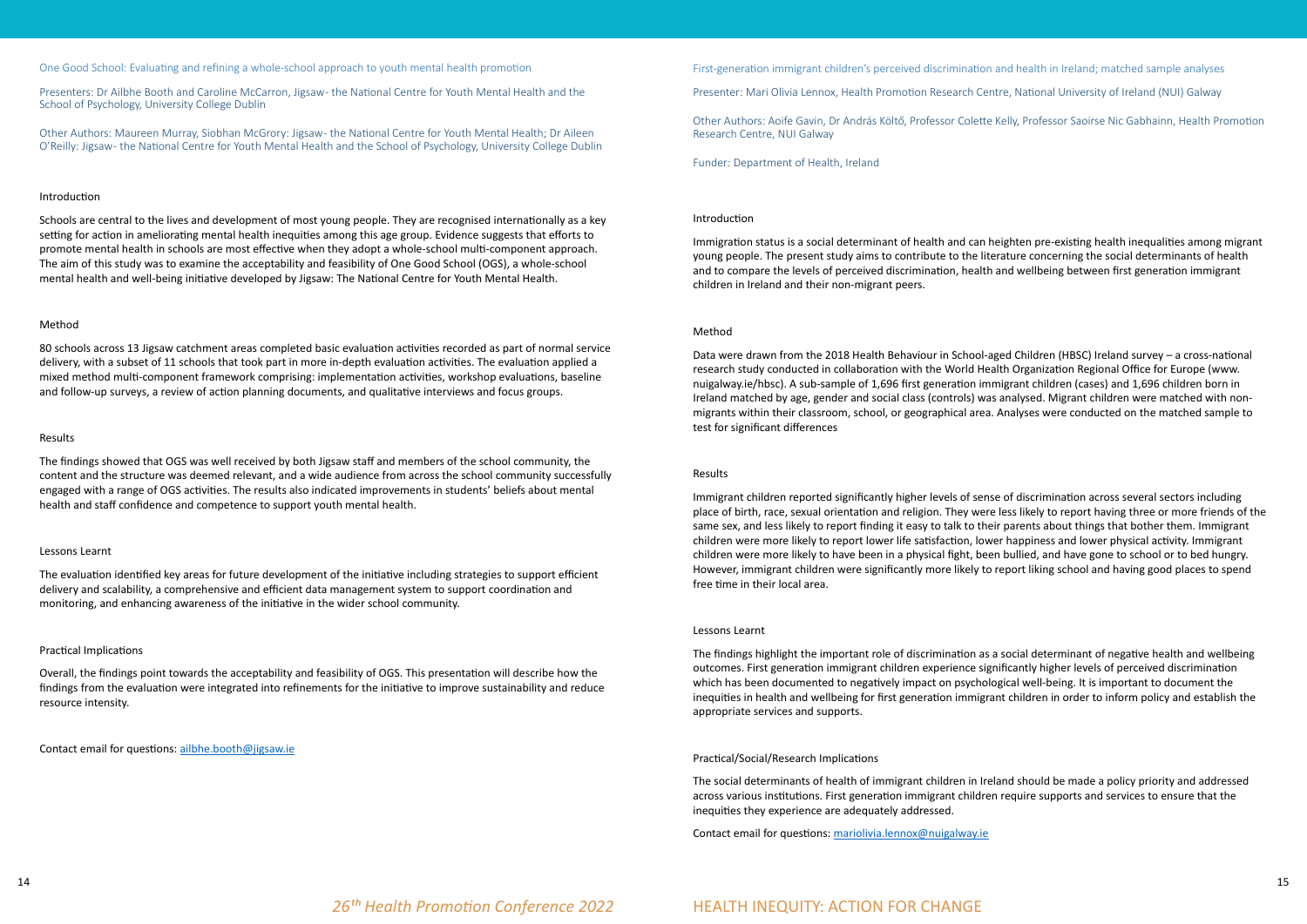#### <span id="page-8-0"></span>Partnering for sustainability: NUI Galway's student pantry

Presenter: Aisling Harrington, Student Services and Health Promotion Research Centre, National University of Ireland (NUI) Galway

Other Authors: Jane Ennis, Riona Hughes, Adam Mullins, Eddie Sheehy, NUI Societies Office and Students Union, NUI Galway; Lilly O' Toole, Professor Colette Kelly, Health Promotion Research Centre, NUI Galway; Béibhinn Mullins, Clonmany Community Centre, Inishowen Co. Donegal

#### Introduction

Increasing numbers of third-level students are struggling financially, with many having to choose between essentials such as food and the costs of college. Food insecurity among third-level students is consistently higher than the general population and creates barriers to graduation and higher- degree attainment. Research carried out by Union of Students in Ireland [USI] (2016) found that 58.1% of students miss meals and more than a third (38.7%) go hungry to fund or stay in their studies. Food insecurity is associated with greater odds of negative mental and physical health outcomes, and poor nutrition is one of the leading risk factors for death and disease globally.

#### Approach

The NUI Galway Student Pantry opened in March 2022, as a pilot initiative in direct response to the need to mitigate food poverty among our campus community. The aim of the Student Pantry is to address food insecurity among the student population and help highlight and encourage more sustainable food choices, which includes combating food wastage. As a group, the pantry worked in collaboration with the Clonmany Community Centre (Donegal) and Food Cloud, a national social enterprise, to adapt Clonmany's successful Community Pantry model to suit the student environment. Food Cloud enabled the pantry to collect surplus food stock from locally assigned supermarkets in Galway City. The pantry supplies food to students who showed their student ID, on a first come first served basis. The pantry is open to all members of NUI Galway campus community three days a week (Monday, Wednesday and Friday) from 4 p.m. to 6 p.m.

#### Findings

We have used a sample of 481 young people aged 13–18 (mean age: 15.67 ± 1.47, percentage GMY: 39.1), participating in a pilot on sexual orientation and gender identity for the 2022 Health Behaviour in School-aged Children (HBSC) study. They were recruited via national and local LGBTI+ youth groups. The health of GMY and nonminority youth were compared on standard HBSC health indicators, by Chi-square tests.

The Student Pantry has been open 27 times, with 1414 students visiting, has 86 collections, redistributed over 1560 kg of food (the equivalent of approximately 3713 meals) and has over 4991 kg of CO2 savings as of May 2022. Evaluation of the pilot is on-going, with qualitative data being collected from students; provisional findings suggest that those attending the pantry have limited funds to buy food, the pantry encourages more sustainable food choices, enables them to help combat food wastage and gain access to quality food.

GMY were significantly less likely than non-minority youth to report high life satisfaction and family support; more likely to have multiple psychosomatic health complaints and to be bullied in the past couple of months. GMY were significantly less likely than their non-minority peers to have drunk alcohol in the last 30 days. Gender minority status was not associated with body image, smoking (lifetime or in the last 30 days), alcohol use (lifetime), drunkenness (lifetime or last 30 days), cybervictimisation in the past couple of months or perceived peer support. The effect sizes for the significant associations varied between medium and small (.306  $\leq$  V  $\leq$  .128).

#### Discussion

There is a clear need for this project given the high demand each week. Many students rely on the pantry as they struggle with the costs associated with being a student, living in a city and with the increasingly high cost of food. This pilot has the potential to serve as a model for other third - level settings.

#### Implications

Health can be improved within and through a range of settings, including third-level institutions. The University Campus is an important setting for promoting health and wellbeing- and specifically for developing systems that support health. By employing a 'whole systems' approach and working within the Higher Education Health Campus Charter and Framework Ireland, third- level settings are well positioned to address determinants of health, including food insecurity. The need for evaluation research to measure the implementation, outcomes and impact of the student pantry is clear.

Contact email: [aisling.harrington@nuigalway.ie](mailto:aisling.harrington@nuigalway.ie) or [aisling.harrington@mu.ie](mailto:aisling.harrington@mu.ie)

Health inequalities in gender minority and non-minority adolescents in Ireland Presenter: Louise Lunney, Health Promotion Research Centre, National University of Ireland (NUI) Galway Other Authors: Professor Saoirse Nic Gabhainn, Dr András Költő, Health Promotion Research Centre, NUI Galway Funder: Department of Health, Ireland

#### Introduction

Many studies demonstrate that gender minority youth (GMY), including transgender, non-binary, genderqueer, agender and other gender identities, have poorer health outcomes than their non-minority peers. However, evidence of these disparities are primarily from North America. The aim of the present study was to compare the health of GMY and non-minority youth in Ireland across a variety of health indicators.

#### Method

#### Results

#### Discussion

These results document the extent of the health burden reported by GMY. However, the patterns are not consistent across all health indicators, and further analyses are warranted.

#### Practical/Social/Research Implications

Gender minority health disparities warrant further actions by decision-makers and educators to increase gender inclusivity in schools.

#### Contact email: [louise.lunney@nuigalway.ie](mailto:louise.lunney@nuigalway.ie)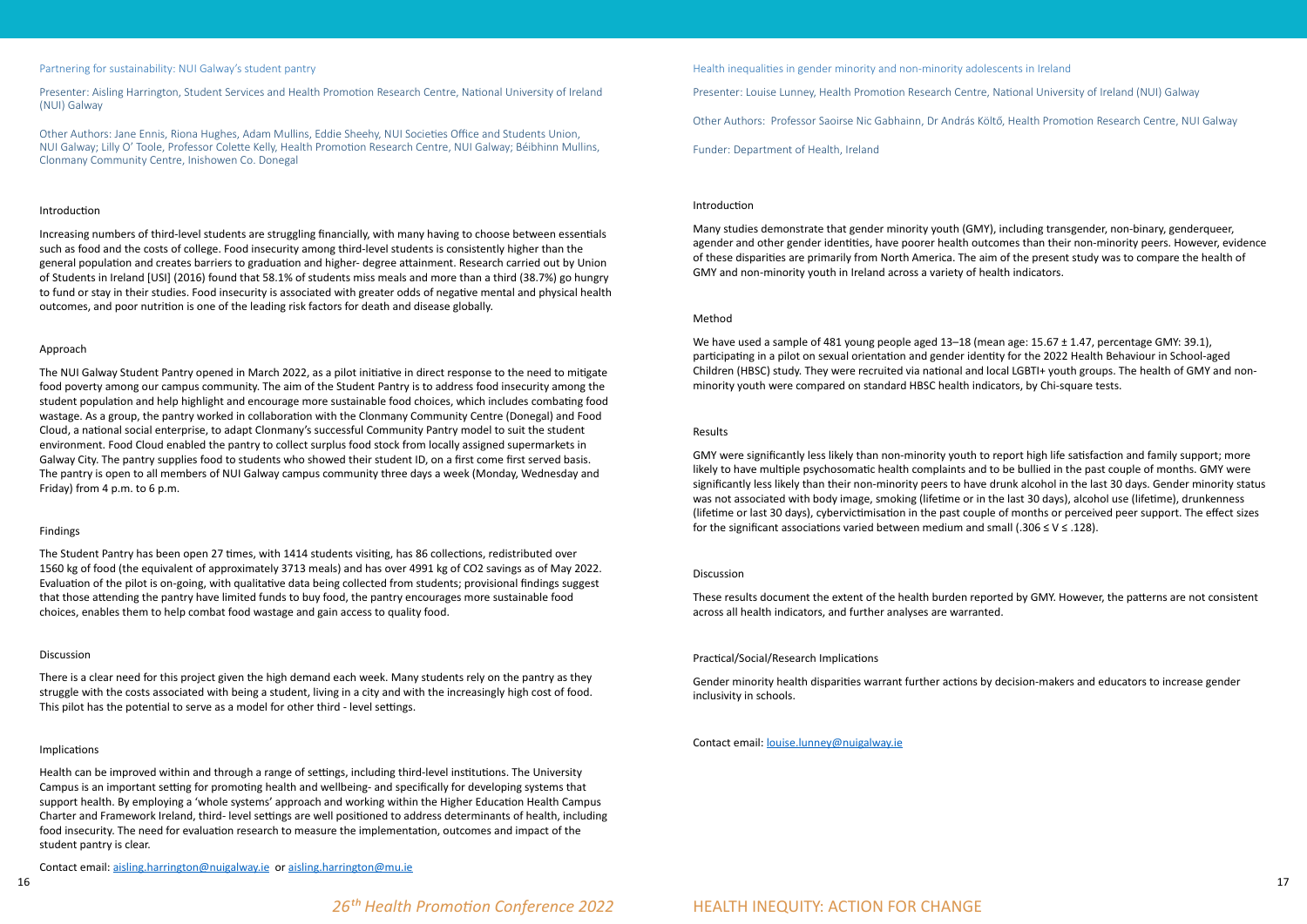### <span id="page-9-0"></span>**Parallel Presentations**

## **Examining interventions to tackle health inequity in health and social care settings**

Is homecare for older people in Ireland equitable?

Presenter: Lhara Mullins, Health Promotion Research Centre, National University of Ireland (NUI) Galway

Other Authors: Professor Margaret Hodgins, Health Promotion Research Centre, NUI Galway

#### Introduction

Older people in Ireland largely want to remain in their own homes and communities as they age. Homecare enables older people to stay at home for longer and avoid admission to long-term stay facilities/nursing homes. Yet homecare in Ireland remains a discretionary service, with no statutory right or entitlement to receive this, nor regulation to govern this sector.

#### Method

A qualitative methodology was employed. Both focus groups and one-to-one interviews were undertaken, with the aim of gathering data which was meaningful and captured the experiences of both older people and homecare workers.

#### Results

Older people report that their homecare visit substantially and positively impacts their lives. Findings propose that homecare workers often provide additional care and support in an unpaid capacity, in an effort to meet the needs of the older people they care for comprehensively. While addressing the social needs of older people is a fundamental aspect of homecare provision, based on the perspectives of both older people and homecare workers.

#### Discussion

Societal expectations of women to provide care and support to vulnerable individuals, compounds the challenges faced by homecare workers in the administration of their duties. The care of older people, when compared to other potentially vulnerable groups in Irish society, falls significantly below what is necessary. This dearth in services more generally aimed at meeting the holistic needs of older people in Ireland, further exacerbate the difficulties experienced by both parties, within the homecare relationship.

#### Practical/Social/Research Implications

Additional research and resources are needed pertaining to homecare in Ireland, to comprehensively identify and address the fragmented nature of current service provision. Legislation to regulate the homecare sector in Ireland, which is currently in draft status, should be enacted as a priority, in order to create a more equitable delivery of services for those most affected.

Contact email: [lhara.mullins@nuigalway.ie](mailto:lhara.mullins@nuigalway.ie)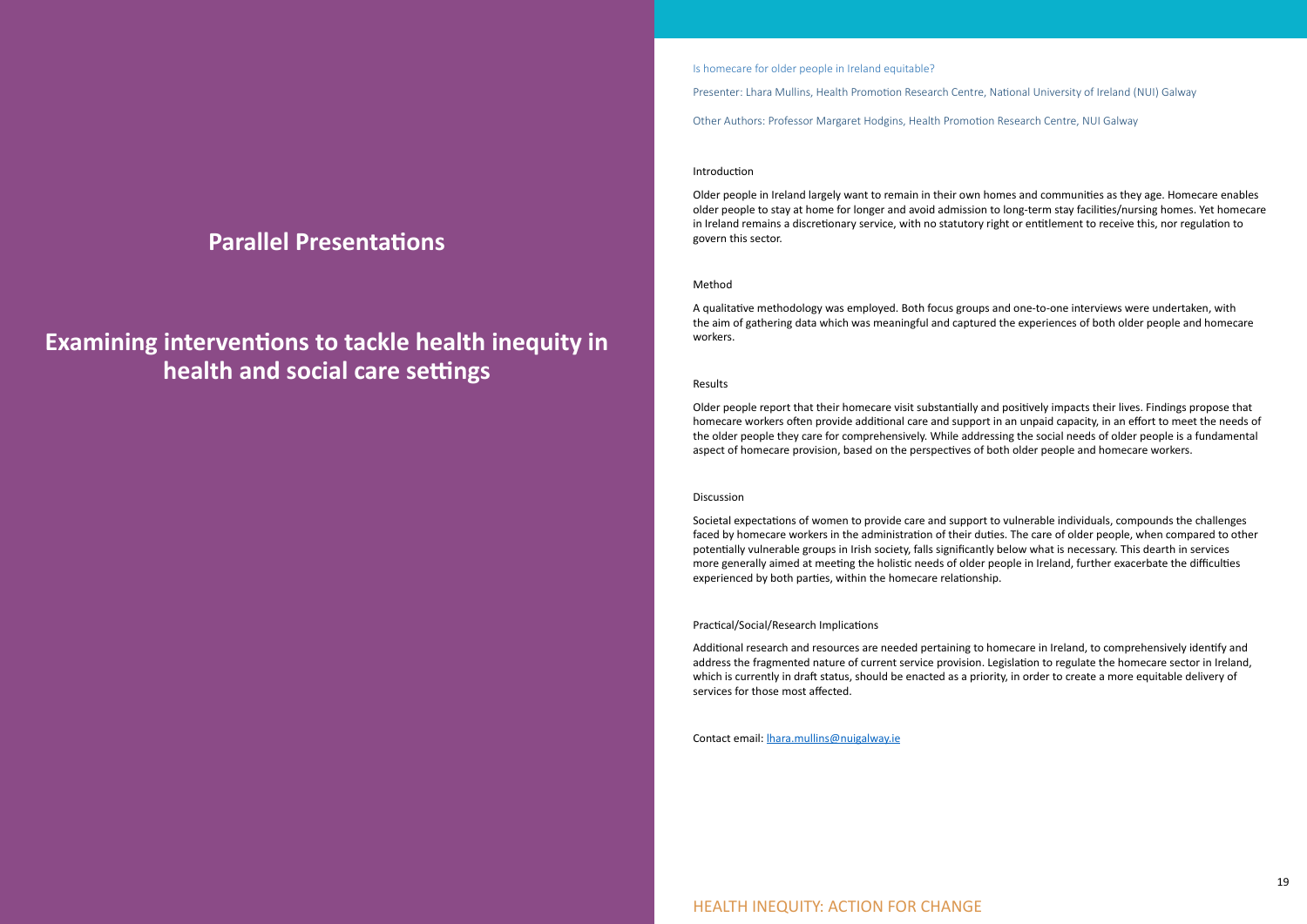26<sup>th</sup> Health Promotion Conference 2022 **HEALTH INEQUITY: ACTION FOR CHANGE** 

<span id="page-10-0"></span>Piloting an integrated online STI testing service in Ireland.

Presenter: Rachael Metrustry, Sexual Health and Crisis Pregnancy Programme, Health Service Executive (HSE)

Other Authors: Justin Harbottle, A. Torm Shaw, Dr Paula Baraitser, SH:24\*; Professor Fiona Lyons, Caroline Hurley, Nicola O'Connell, Sexual Health and Crisis Pregnancy Programme, Health Service Executive

Funder: Government of Ireland Sláintecare Integration Fund and HSE Sexual Health and Crisis Pregnancy Programme (SHCPP).

#### Introduction

STI testing access is an important public health response to controlling STIs. Online STI testing can overcome barriers like user embarrassment and access/capacity difficulties at public STI clinics. In 2019, SHCPP commissioned SH:24 to pilot free online STI testing, integrated with public STI clinics, in Dublin, Cork and Kerry. In these counties >17 year olds could order STI kits online from January-May 2021. The evaluation sought to assess the pilot service's feasibility, impact, and acceptability.

#### Method

A mixed-methods approach was taken using descriptive statistics of users; user feedback; laboratory STI testing and public health reported STIs; pilot outputs and an anonymous online survey of the

#### Results

- Feasibility: 13,749/14,000 available kits ordered. 75% target for return of STI kits to the laboratory: 67% achieved. 95% target for informing users of test results within 72 hours of laboratory sample receipt: 97.3% achieved. In total, 637(8%) reactive results. Pilot chlamydia positivity rate was 5.6% versus 4% (Cork/Kerry), and 6.5% (Dublin) in public STI clinics and general practice in 2019.
- Impact: 57% of pilot service users (61% of those 20-29 years) never previously used sexual health services. The pilot added an estimated 33% STI testing capacity.
- Acceptability: 94.7% of users rated the service 4 or 5/5. Sixteen service users described difficulty completing blood testing. Users found the service easy to use, fast/efficient and 10% commented on its privacy/ anonymity. Clinicians in participating clinics largely found the service to be beneficial.

#### Discussions

The pilot was found to be feasible, impactful and acceptable, increasing access to testing, diagnosing STIs and engaging new users in STI testing. Little promotion was needed to drive uptake.

#### Practical/Social/Research Implications

This evaluation will inform national rollout of online STI testing, integrated with public STI clinics, in 2022.

Contact email: [rachael.metrustry@hse.ie](mailto:rachael.metrustry@hse.ie)

\*SH:24 is a free online sexual health service

Smoking in pregnancy: Supporting pregnant women and extended family to quit and stay quit Presenters: David Phelan, Colm O'Connor, Health Service Executive

Other Authors: Kate Cassidy, Health Service Executive

#### Introduction

Smoking in pregnancy is strongly socially patterned with age and socioeconomic factors including employment, social class and deprivation status acting as key determinants of smoking prevalence. Socioeconomic inequalities in smoking during pregnancy have persisted. Engaging with pregnant smokers and their households requires a whole-team approach. This project supported pregnant women to quit smoking as early as possible during the first trimester of pregnancy and stay smoke-free after birth by implementing an integrated cessation service. Multidisciplinary teams across SEHC (South East Community Healthcare) working with pregnant women were trained in Making Every Contact Count (MECC). Breath Carbon Monoxide (BCO) testing during antenatal care, combined with 'opt-out' referral for the pregnant women was also implemented unless the woman objected.

- The flexibility and adaptability of The 'Plan, Do, Check, and Act (PDCA)' cycle were utilised to ensure our project was a Quality Improvement Initiative
- A co-designed methodology ensured participants were consulted and involved
- The impact of 'opt-out' referrals for pregnant smokers to Intensive Smoking Cessation Services were monitored following BCO training and implementation.

#### Method

- 4-weeks quit rates were 78% rates exceed the national 4-week quit rate, which is set at 45%
- increased referrals two-fold
- One hundred smoke free babies born.

• Using BCO testing during antenatal care, combined with 'opt-out' referral to smoking cessation services,

#### Results

- Delivering the Right Care at the Right time in the Right Place delivers the Right Result
- Non-judgmental service are important.

#### Practical/Social/Research Implications

This project is demonstrating exciting results with quit rates way above that of any comparable group. Results offers a tobacco control model for the HSE services. The project is uniquely placed to implement intensive stop smoking interventions as part of a best practice model across all of maternity care nationally.

#### Contact email: [kate.cassidy@hse.ie](mailto:kate.cassidy@hse.ie)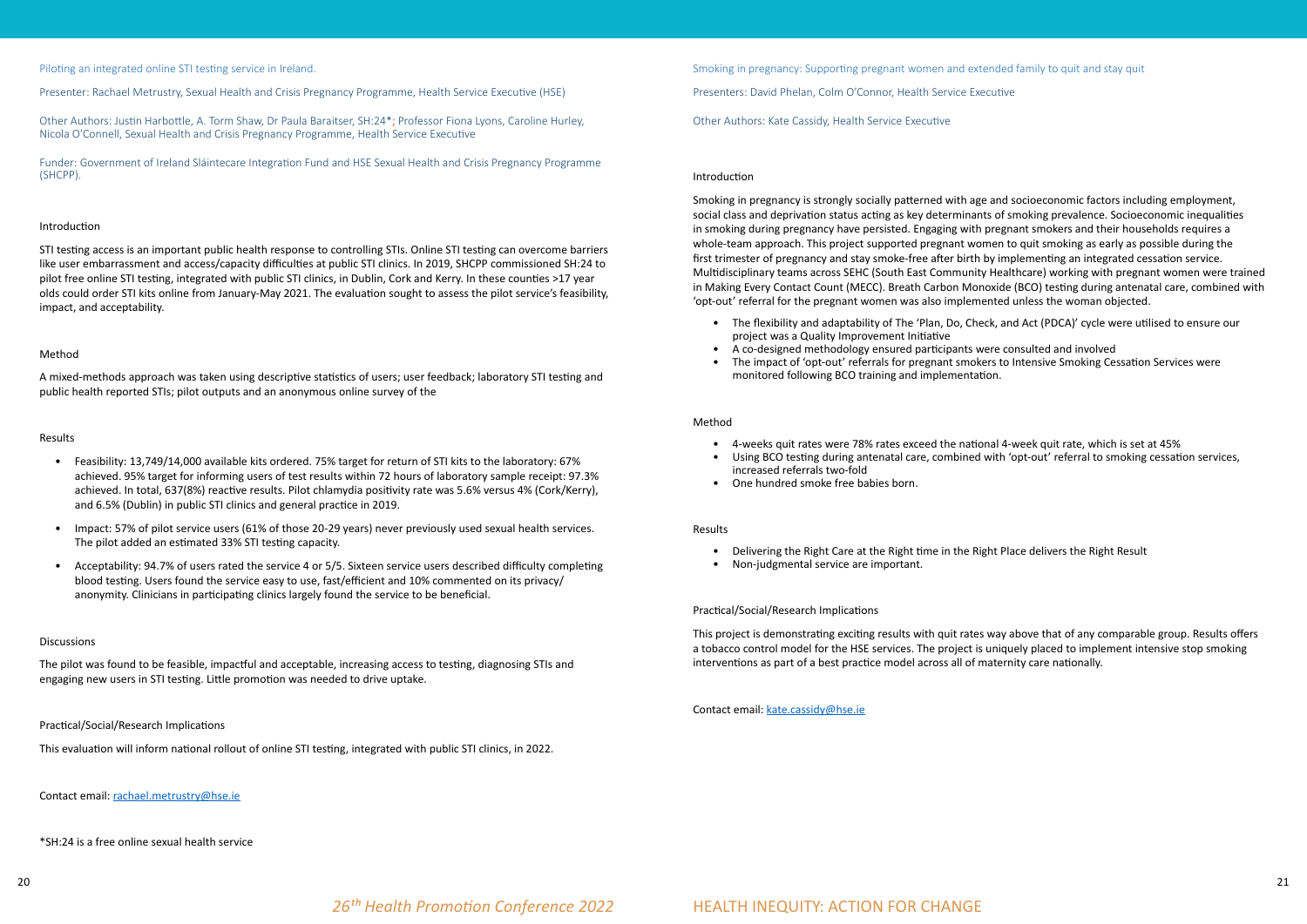<span id="page-11-0"></span>Baseline assessment of patients at high risk of cardiovascular disease taking part in a preventative behaviour change programme

Presenter: JT Treanor, Irish Heart Foundation

Other Authors: Janis Morrissey; Irish Heart Foundation; Professor Walter Cullen, John Broughan, University College Dublin

Funder: Health Service Executive

#### Introduction

The HSEs Chronic Disease Management programme entitles individuals at high risk of chronic disease to an annual GP and nurse visit. The Irish Heart Foundation has designed and delivered a lifestyle behaviour change pilot for highrisk patients in disadvantaged communities. The initial phase of the project aimed to assess patients' risk and health behaviours.

#### Method

Five general practices (GP) in disadvantaged areas were recruited. Patients at high risk of developing heart disease or stroke were recruited by the GP practice. Clinical baselines were taken by the practice nurse. Health behaviours and knowledge were assessed by the practice nurse or health promotion professional using a custom designed questionnaire.

#### Results

Sixty-five participants took part in the study with an average age of 58.3years. BMI calculations showed 75.4% were obese. 86.2% waist circumference scores indicated increased risk of CVD. 78.4% of participants had high blood pressure. 32.3% had unhealthy LDL cholesterol. The average Q-Risk 'Healthy heart age' was 64.24yrs ± 9.4, 6 years older than the sample's average age. 83.1% reported achieving no moderate intensity activity in their week.

91% of participants would like to live a healthier lifestyle, 76.9% stating they are moderately/ highly confident that they could change their health behaviours. Participants yielded a high 'Readiness to change' score of 8 out of 10.

#### Discussion

A lifestyle behaviour change programme based in the community GP's is effective at recruiting individuals that are in need and receptive to supports in changing lifestyle behaviours.

#### Practical Implications

The Chronic Disease Management Programme provides a gateway for the recruitment of individuals at high risk of cardiovascular disease to a preventative behaviour change programme to reduce the risk of disease in the future.

Contact email: [jtreanor@irishheart.ie](mailto:jtreanor@irishheart.ie)

Acceptability of a social prescribing model in Dublin's North East Inner City (NEIC)

Presenter: Cáit Donnelly, Acting Senior Health Promotion Officer in HSE CHO Dublin North City and County, IUHPE accredited Health Promotion Practitioner

Think Tank for Action (TASC) were commissioned to carry out the research

Funder: Health Service Executive, Department of Health and NEIC subgroup 5

#### Introduction

Social prescribing (SP) is growing in Ireland and is closely aligned with the HSE transformation under Sláintecare. Throughout 2021, the HSE co-produced a healthy communities project with Dublin City Co-op including the implementation of a SP model. The acceptability of SP was examined by TASC (Think-tank for action on social change)

#### Method

A pragmatic research approach included two separate structured questionnaires for residents (n=73) and community health workers (CHWs) (n=57) and a total of four focus groups; two focus groups with CHWs (n=11 in each) and two with residents (n=5 and n=3)

#### Results

The majority of residents were aged between 18-35 (49%), female (71%) and white Irish (96%). Over 40% reported having a long-term health issue; mental health issues were most commonly reported. The majority indicated the pandemic had a negative impact on their physical and mental health. Interestingly, 58% reported not taking part in any social activities with 62% willing to be referred to SP.

CHWs recognised the significant health inequalities existing in the NEIC, social isolation and health literacy issues were reported as significant contributors to inequalities. All CHWs agreed that SP would be beneficial with 93% willing to be part in a SP programme and receive referrals and maintain records. The focus group results echoed these sentiments and welcomed a simple referral process linking health and social activities.

#### Discussion

This research suggests that SP is an acceptable programme in NEIC within the wider healthy communities initiative to support the reduction in health inequalities. The roll out will respond to long standing health issues perpetuated by the pandemic.

#### Implications

Further research is required to evaluate referral processes, this will be supported by a digital platform in 2022. This research informed the requirement and facilitation of health literacy audit and workshops for CHWs.

Contact email: cait.donnelly@hse.ie; [hohw.dncc@hse.ie](mailto:hohw.dncc@hse.ie)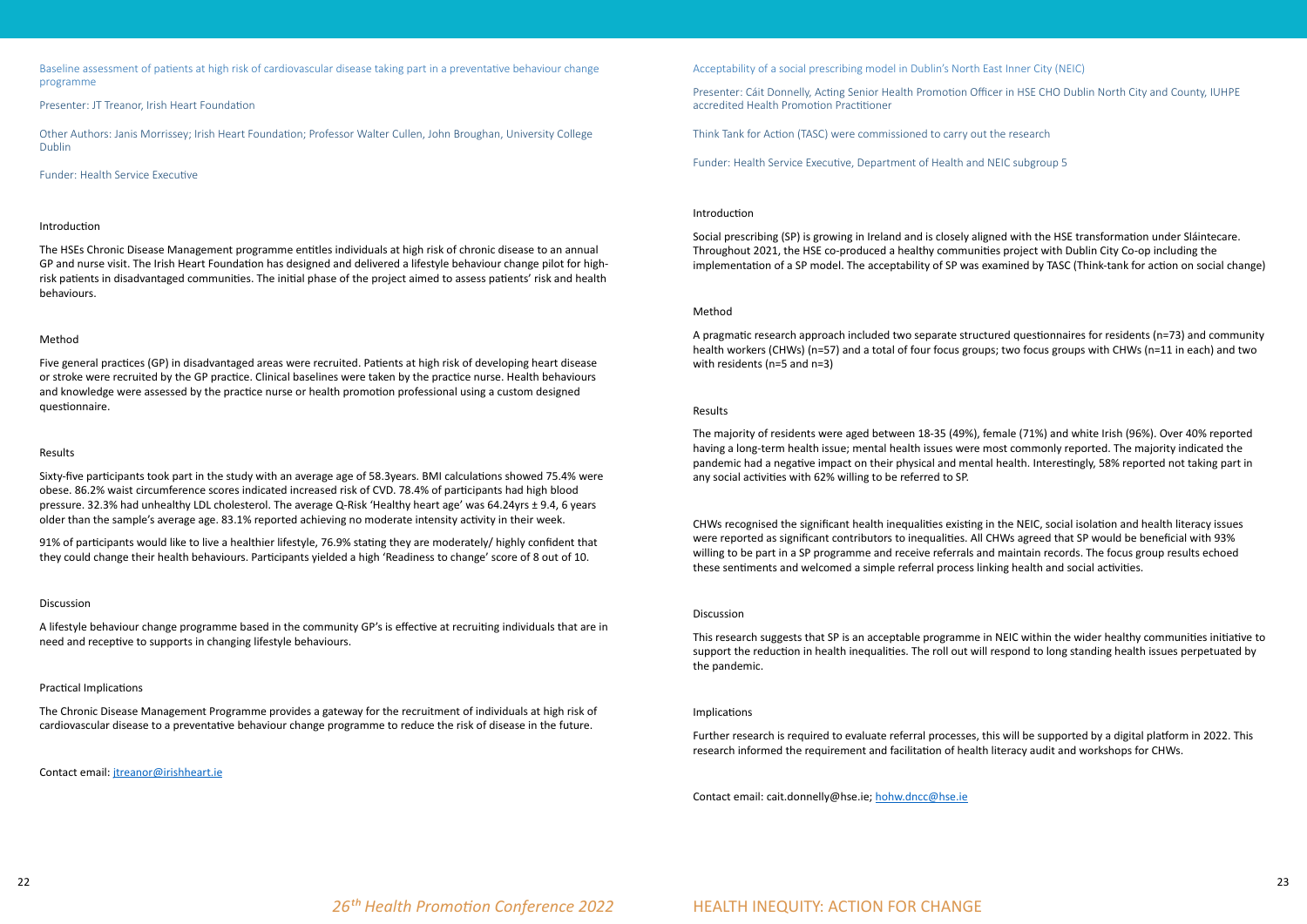## <span id="page-12-0"></span>**Parallel Presentations**

## **Factors impacting health equity in health and social care settings**

Mediators of socioeconomic differences in overweight and obesity among youth in Ireland and the UK (2011-2021): A systematic review

Presenter: Dr Debbi Stanistreet, Royal College of Surgeons in Ireland

Other Authors: Fran Cronin, Sinead Hurley, Delfina Mancebo Guinea Arquez, Naeha Lakshmanan, Alice O'Gorman, Royal College of Surgeons in Ireland; Richard Layte, Trinity College Dublin

Funder: Health Research Board

#### Introduction

By 2025, adult obesity prevalence is projected to increase in 44 of 53 World Health Organization European-region countries. Childhood obesity tracks directly onto adult obesity, and children of low socioeconomic position (SEP) families are at disproportionately higher risk compared with their more affluent peers. A previous review of research from Organisation for Economic Co-operation and Development (OECD) countries identified factors mediating this relationship. This systematic review updates and extends those findings within the context of Ireland and the United Kingdom (UK) examining mediators of SEP differentials in adiposity outcomes for youth.

#### Method

An electronic search of four databases, Ovid MEDLINE, Embase, Web of Science and EBSCOhost was conducted. Quantitative studies, in the English language, examining mediators of SEP differentials in adiposity outcomes in youth (up to 18 years) conducted in Ireland and the UK between 2011-2021 were included. An appraisal of study quality was completed. The review followed PRISMA guidelines.

#### Results

Following screening, 23 papers were eligible for inclusion. Results indicate SEP differentials are evident from as early as 3 months of age, and are seen to persist during childhood, and to widen during adolescence. Differentials follow similar patterns to OECD countries and have similar mediating factors: early life and parental-level factors were identified as significant. However, this review identified additional factors that mediate the relationship, including access to green space and favourable neighbourhood conditions.

#### Discussion

This review identified several modifiable factors that should be considered when planning interventions aimed at reducing socioeconomic differentials in adiposity in youth in Ireland and the UK. While multi-country analyses provide excellent overviews, area-specific research may produce more nuanced, and potentially more powerful findings, which can better inform policy responses and interventions.

#### Implications

Identifying these factors confirms the requirement for tailored and appropriate research and interventions in Ireland and the UK.

Contact email: [debbistanistreet@rcsi.ie](mailto:debbistanistreet@rcsi.ie)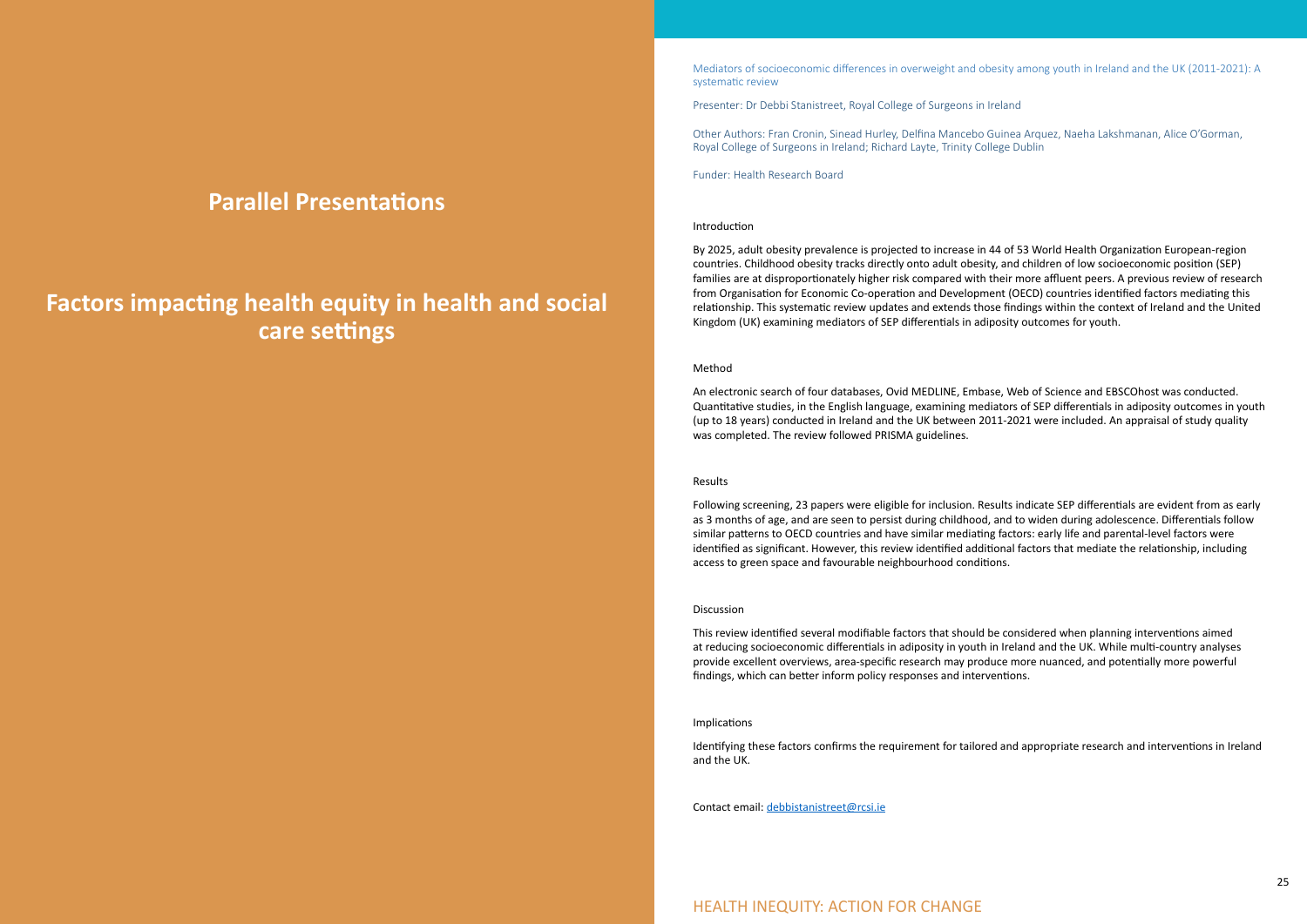<span id="page-13-0"></span>Decomposing the contribution of family, school and neighbourhood environments in explaining inequalities in physical activity trajectories in Irish adolescents.

Presenter: Olivia McEvoy, Department of Sociology, Trinity College Dublin (TCD)

Other Author: Professor Richard Layte, Department of Sociology, Trinity College Dublin

Funder: The 1252 TCD Postgraduate Research Studentship

#### Introduction

Non-communicable diseases (NCDs) are the largest cause of mortality globally, and the social gradient in NCDs is particularly pronounced. The social patterning of physical activity (PA) has become an increasingly important explanatory factor for the inverse gradient in NCDs. Adolescence is a critical period for this health behaviour because of the sharp global decline in activity rates (with low socioeconomic position (SEP) adolescents experiencing the steepest declines) and patterns established in adolescence likely continuing into adulthood.

Research on factors explaining social and economic differentials in PA is still relatively rare and often underpinned by the individualist behavioural model. This paper demonstrates the contribution of adolescent's family, school and neighbourhood environment in explaining why behaviours vary systematically between SEP groups.

#### Method

Multi-level linear spline models, with appropriate study weights, were used to estimate PA trajectory differentials by SEP between ages 9 and 17/8 in a nationally representative longitudinal cohort study from the Republic of Ireland.

Analysis were carried out separately for males and females.

#### Results

The role of each environment in accounting for the social differential in PA was quantified by observing the change in coefficients from the baseline with the addition of family-level, school-level and neighbourhood-level variables.

#### Discussion

The fully adjusted model explained approximately half of socially patterning of PA for males and females.

Contact email: [olmcevoy@tcd.ie](mailto:olmcevoy@tcd.ie)

Doctors' perspectives on factors contributing to patient safety incidents in patients with limited English proficiency in an Irish hospital

Presenter: Dr Orla Mongan, Clinical Science Institute, National University of Ireland (NUI) Galway

Other Authors: C. Curran, NUI Galway; D. Gallagher, Galway University Hospitals; K. Lambe, Health Research Board

#### Introduction

Outcomes for patients with Limited English Proficiency (LEP) attending hospital are worse than for those without a language barrier. To improve patient safety, the use of trained interpreters is recommended when caring for patients with LEP. The aim of this study is to explore the perceptions and experiences of hospital doctors of caring for patients with LEP in an Irish hospital, identify the factors that contribute to patient safety incidents in this group and from this, to identify factors that are amenable to training or other intervention.

#### Method

Critical incident technique interviews were carried out with 13 hospital doctors about a Patient Safety Incident (PSI) with which they were involved, in relation to a patient with LEP. The Yorkshire Contributory Factors Framework was used to classify the contributory factors in order to fully understand the lived experience of the interviewee.

#### Results

Communication, situational factors and organisational factors were the most frequently identified contributory factors. Barriers to interpreter use include time pressure, lack of training and logistical challenges. Online translation software and ad hoc interpreting is widely used particularly for routine conversations.

#### Discussion

Many of the factors contributing to PSIs in patients with LEP are amenable to training and the role of simulation based training, in particular, needs further research. In addition to training, the role of virtual interpreting and online software warrant further investigation and adaptation. Finally, implementation science has a role to play in ensuring patients with LEP receive safe and equitable healthcare.

Contact email: [orla.mongan@nuigalway.ie](mailto:orla.mongan@nuigalway.ie)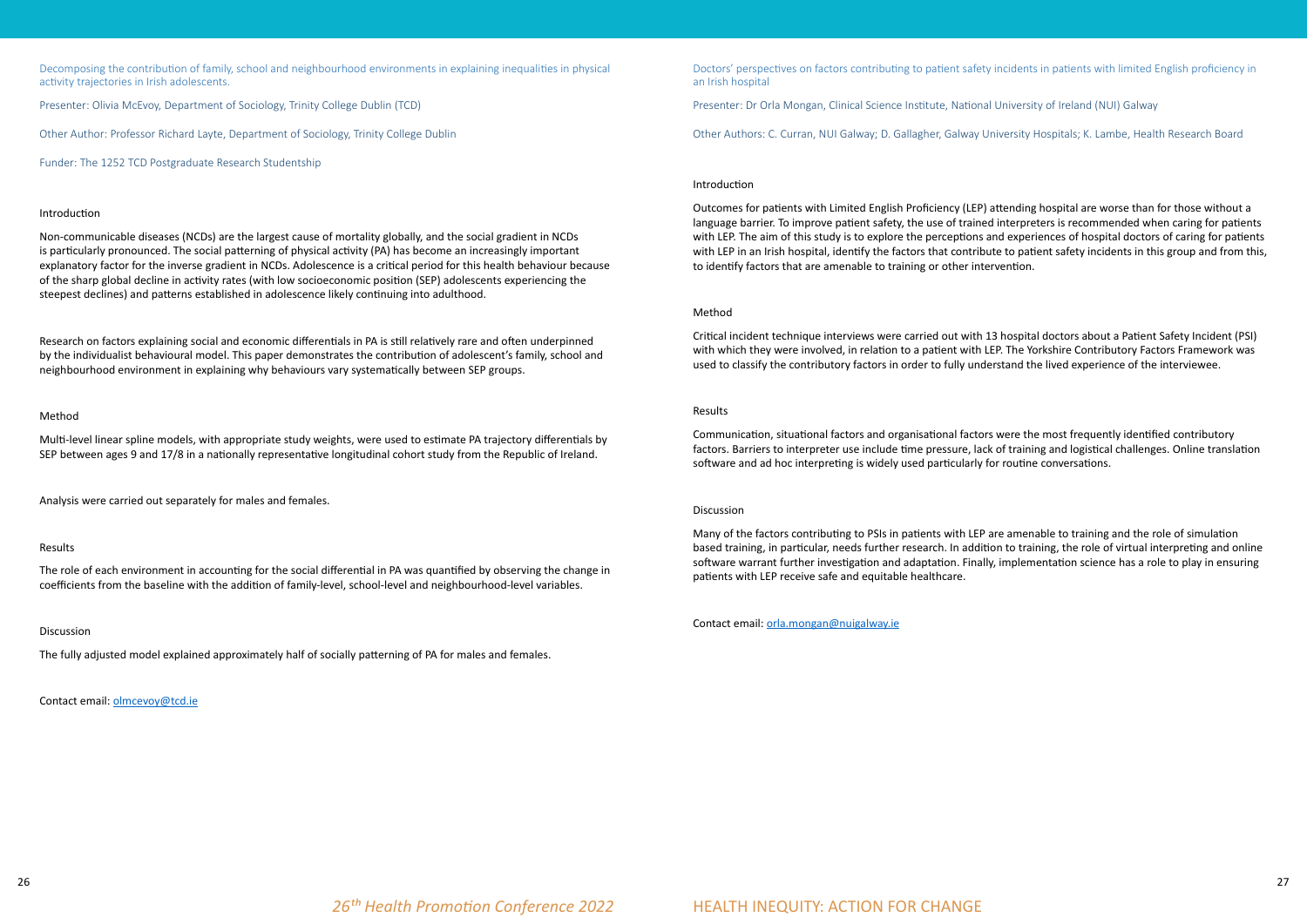<span id="page-14-0"></span>'Family food choices? Exploring the food-related practices of low-income families in the Republic of Ireland' Presenter: Dr Elena Vaughan, Health Promotion Research Centre, National University of Ireland (NUI) Galway

Other Author: Professor Colette Kelly, Health Promotion Research Centre, NUI Galway

#### Introduction

A complex interplay of factors at various socio-ecological levels shape and constrain the dietary behaviours of families and individuals. Families on lower incomes or tighter budgets may be even more constrained in their food choices than those with higher incomes and more flexible budgets. The overall aim of this study was to explore the foodrelated practices of families on a tight budget in the Republic of Ireland.

#### Method

Sixteen parents from the Republic of Ireland were recruited. A qualitative approach was employed, using photovoice and creative mapping methods. During online interviews, maps and photos produced by participants were used as reference for discussions about family food practices and decision-making processes. Transcripts were analysed using an inductive thematic approach.

#### Findings

The results of the study were situated in Bronfenbrenner's ecological framework to capture the full breadth of influences that shaped food-related practices of lower income families in the Republic of Ireland. Families on particularly tight budgets reported spending considerable time planning shopping, managing supplies and budgets, and meal-planning. Single parents, and those on unemployment or disability payments are particularly constrained in their choices, with budget, rather than nutritional need, often the main determinant of what was included in family diets.

#### Discussion

Health promotion and public health discourse often centres around the concept of individual 'choice' and 'personal responsibility,' however those on lower incomes are considerably more circumscribed in the choices available to them. The findings of this study lend support to the view that structural, rather than individual-level drivers are key to understanding and addressing population health behaviours.

#### Implications

Improving dietary behaviours and the associated negative health consequences of lower income families will require earnest measures to address food poverty at the policy level.

Contact email: [elena.vaughan@nuigalway.ie](mailto:elena.vaughan@nuigalway.ie)

## **Parallel Presentations**

## **Strategies and interventions for reducing inequity in community and workplace settings**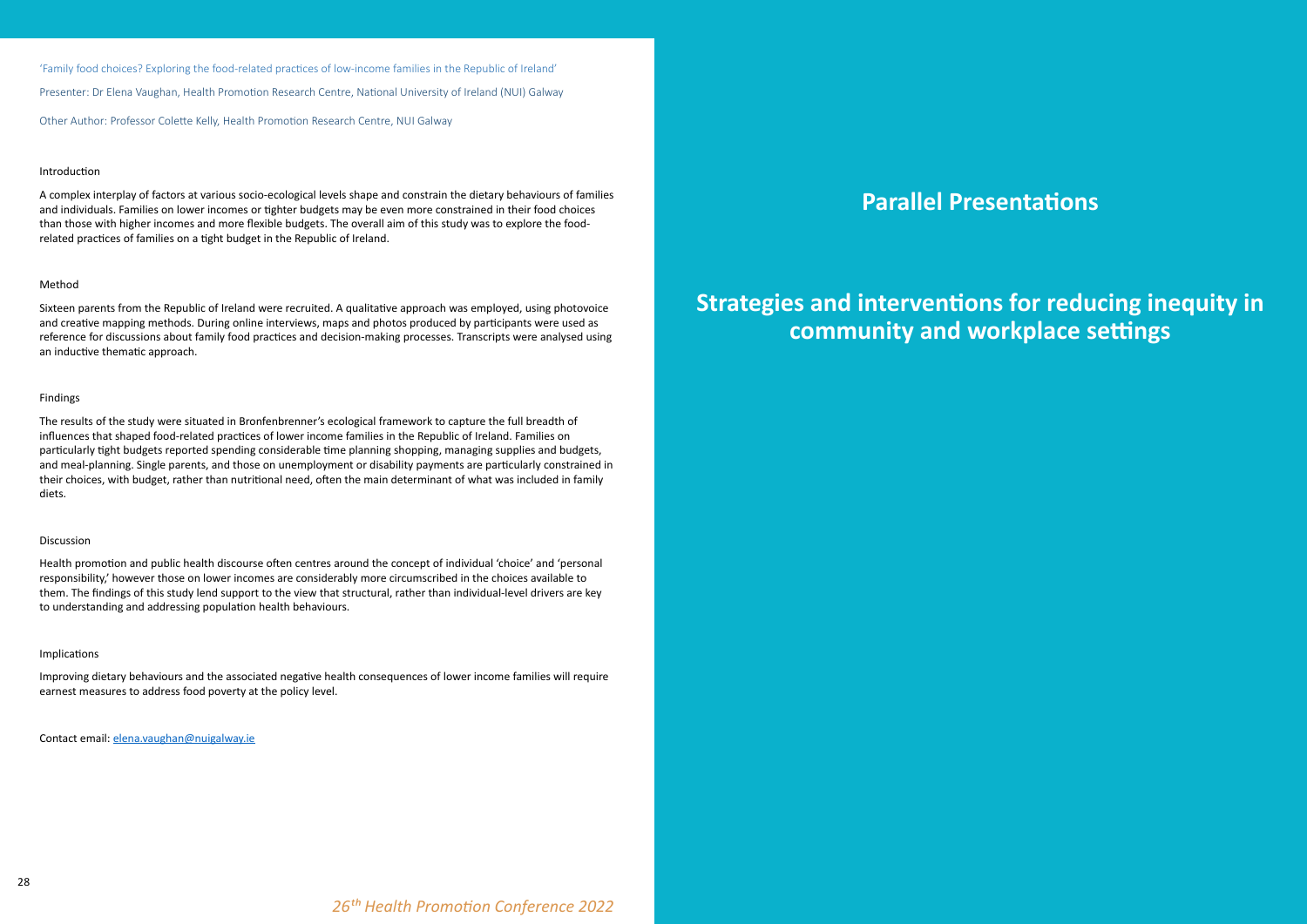#### <span id="page-15-0"></span>Construction industry alliance to reduce suicide (CAIRDE Project)

Presenter: Dr Shane O'Donnell, Health Service Executive; National Centre for Men's Health, South East Technological University (SETU) Carlow

Other Authors: Dr Noel Richardson, Jack Sweeney and Emilie Roche, National Centre for Men's Health, SETU Carlow

Funder: National Office for Suicide Prevention

#### Introduction

Men in the construction industry are considered an "at risk" group for suicide. This is largely due to impact of cultural constructed masculinities on mental health (e.g. reticence to seek support), occupational specific risk factors and macho culture on site. Despite this, few attempts have been made to develop a multilevel, early intervention suicide prevention programme in the Irish construction industry.

#### Aim

To develop and pilot a multilevel, early intervention suicide prevention programme to reduce stigma, improve suicide literacy, and enhance intention to seek/offer help among Irish construction workers.

- Phase 1 (i) survey to identify the prevalence of anxiety, depression and suicide and associated factors (n=1,500); (ii) interviews with construction workers with past suicidal experiences (n=16)
- Phase 2 (i) systematic review of interventions to reduce mental health stigma among men; (ii) systematic review of "active ingredients" in suicide prevention interventions in male dominated industries
- Phase 3 (i) general awareness training (GAT) to improve knowledge of suicide risk/protective factors, help-seeking, reduce stigma and improve intention to seek/offer help; (ii) gatekeeper training to improve suicide intervention skills; (iii) 24 hr helpline; (iv) policies and procedures for referral to professional services; (v) additional resources to support implementation (stickers to identify trained individuals, toolbox talks etc.).
- Phase 4 (i) quantitative scales to assess impact of GAT (n=200); (ii) focus groups to explore impact of gatekeeper training (n=6); (iii) interviews to explore experiences of overall programme (n=16).

#### Practical Implications

Findings will offer insights into the prevalence of anxiety, depression and suicide in the Irish construction industry, key issues underpinning suicide ideation and a unique contribution to knowledge by developing suicide prevention training and resources that is specific to the Irish construction industry. Moreover, key learnings can be applied to wider suicide prevention policies and practice measures in other male-dominated industries in Ireland.

Contact email: [shane.odonnell3@hse.ie](mailto:shane.odonnell3@hse.ie)

A systematic review of the determinants of the nutritional quality of food for homeless populations

Presenter: Divya Ravikumar, Discipline of Health Promotion, National University of Ireland (NUI) Galway

Other Authors: Professor Saoirse Nic Gabhainn and Professor Colette Kelly, Health Promotion Research Centre, NUI Galway

Funder: Irish Research Council

#### Introduction

Studies assessing the nutritional quality of food provided to homeless population show deficiencies in micronutrients and excess fat, sugar, and salt. The availability of cheap, energy-dense, and nutrient poor food has changed the profile of people living with homelessness from primarily underweight to obese in western countries. Many factors influence the nutritional quality of food provided to the homelessness population including budget and time constraints, food donations and limited equipment. Nutrient intakes in this population are unlikely to be met outside of charitable meal programmes, making the nutritional quality of these meals crucial. This review will synthesise qualitative literature with the aim of understanding the determinants of the nutritional quality of food provided to the homeless population.

#### Method

This mixed methods systematic review will include English language empirical studies from Europe, North America and Oceania. The following databases have been chosen for this review: SCOPUS, EMBASE, PsycINFO, SocIndex and CINAHL, along with two grey literature databases. Quality appraisal will be conducted using the Mixed-Methods Appraisal Tool. Two independent reviewers will be included in study selection, data extraction and quality appraisal. A third reviewer will resolve conflicts.

#### Results

Demographic data, findings and quotations will be extracted. Thematic synthesis will be employed. Results will be organised based by a determinants of health model, to highlight areas where change may be effective. This will make it more likely to be useful to practitioners and researchers. The iterative steps in the systematic review process will be the focus of this presentation.

#### Lessons learnt

Findings will be used to develop food-based/nutrition guidelines for policy makers and service providers with the involvement of a PPI (patient and public involvement) panel.

#### Practical/Social/Research Implications

The resultant food-based/nutrition guidelines will be developed and assessed for feasibility, with the aim of distributing these guidelines to other charitable food services.

Contact email: [d.ravikumar1@nuigalway.ie](mailto:d.ravikumar1@nuigalway.ie)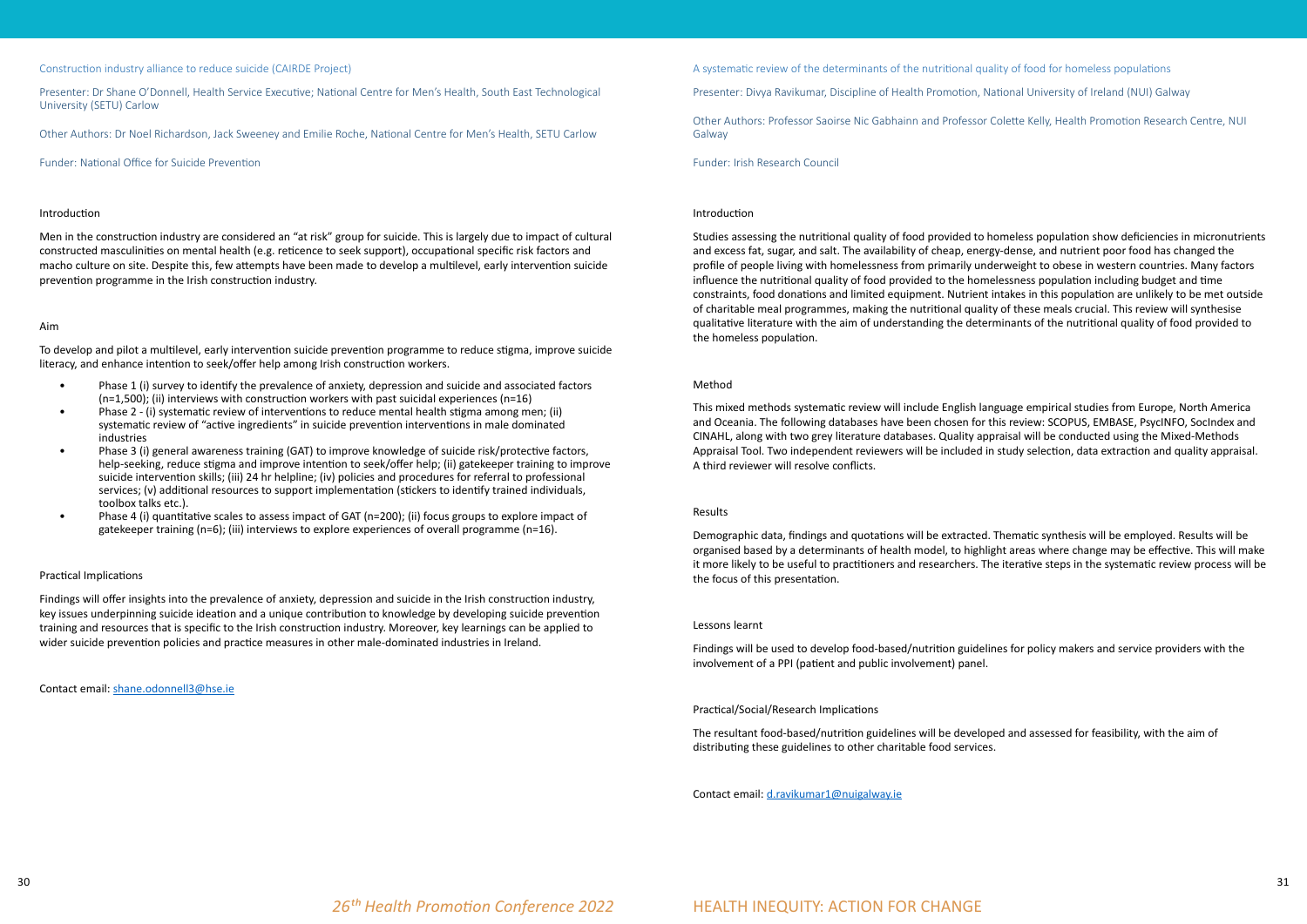<span id="page-16-0"></span>Evaluation of a healthy communities project in Dublin's North East Inner City (NEIC)

Presenter: Ellen O'Dea Head of Service- Health and Well Being - Dublin North City and County

Think Tank for Action (TASC) were commissioned to carry out the research

Funders: Health Service Executive, Department of Health and NEIC subgroup 5

#### Introduction

Since December 2020, the HSE has been working with the Dublin City Co-op to tackle health inequalities in the NEIC. The project operates across three actions areas of the Ottawa Charter; by strengthening community action, creating supportive environments and developing personal skills. The findings presented here form part of a wider healthy communities' project and an ongoing comprehensive evaluation.

- Thematic analysis of semi-structured interviews with Community Health Facilitators (n=5) between December 2021 and January 2022
- Analysis of Pre-Post course questionnaire data from participants in the "We Can Quit" (WCQ) (n=10), stop smoking, and "Healthy Food Made Easy" (HFME) (n=29) programmes.

#### Results

Forty-nine percent of HFME participants and 28% of WCQ participants completed a post-course questionnaire. The post-course HFME questionnaire indicated that 20% of respondents reduced sugar intake and almost half are "spending less money on food" due to positive dietary changes. Respondents from WCQ identified the importance of a supportive facilitator and environment to facilitate behaviour change and adherence. The following themes emerged from analysis of interviews:

- Inclusive dialogic teaching methods were successful in developing personal skills
- Group-based programmes created a supportive environment for participants to navigate their journey to improved health
- Programmes set in motion a paradigm for capacity building within the community lending to strengthened community action.

#### Discussion

This evaluation highlights the importance of visual, interactive and sensitive facilitation practices, recommends hybrid models of support and extended timeframes for supporting participants.

#### Implications

These findings provide an assessment of how courses and course facilitators are meeting project objectives. Documenting the experiences of facilitators and participants produces a greater understanding of how these courses contribute to the Health Promotion principles of empowerment, participation, equity and sustainability of which they are grounded in.

Contact email: [hwb.dncc@hse.ie](mailto:hwb.dncc@hse.ie)

Advancing equity in mental health promoting practices in the workplace Author: Tosca Keppler, Discipline of Health Promotion, National University of Ireland Galway Other Authors: Dr Tuuli Kuosmanen, Professor Margaret Hodgins and Margaret M. Barry Funder: HSE National Office for Suicide Prevention (NOSP) and Healthy Ireland

#### Introduction

Promoting mental health in the workplace is associated with improved health and wellbeing, reduced absenteeism, increased productivity and improved financial returns (WHO, 2019). However, there is a lack of knowledge on what services are being offered and how these align with models of international best practice. The aim of this study, commissioned by the HSE National Office for Suicide Prevention (NOSP) and Healthy Ireland, was to map the range of mental health promotion supports and services that are offered by the voluntary sector to workplaces in Ireland and to identify evidence-informed approaches that could be adopted to promote the mental health and wellbeing of employees.

#### Method

The study was conducted in two parts. Study 1 consisted of mapping the mental health supports offered to workplaces by the voluntary sector. Of the 27 identified organisations, 17 (63%) participated in an electronic survey and key informant interviews. Study 2 was a rapid review of systematic reviews and meta-analyses of the effectiveness of workplace mental health promotion interventions published in the last 10 years (2010-2021). The search of selected academic databases and public/occupational health websites resulted in 2770 articles of which 43 reviews were included in the study. The findings from the two studies were integrated to consider to what extent the approaches that are being delivered match international best practice.

#### Results

The organisations reported mainly delivering short educational interventions focused on stigma reduction and awareness raising, with more structured approaches to promoting mental health being less common. The findings from the rapid review indicate that there is a wide array of interventions that can be effectively implemented in workplaces to reduce stress, depression and anxiety and improve wellbeing. There is limited evidence that voluntary organisations are supporting workplaces in developing organisational strategies to promote employee mental health, which, according to the rapid review findings, is essential in achieving positive work-related outcomes.

#### Discussion

The findings indicate the need to widen the scope of evidence-based workplace mental health interventions delivered by the voluntary sector in Ireland. Furthermore, support is needed for developing organisational strategies and engaging employees in creating mentally healthy workplaces.

Finally, the mapping study revealed that many of the workplaces that voluntary organisations support are predominantly white collar, highly educated professions including mostly banks, solicitors, retailers, and multinational corporations. This highlights a gap in equity for blue collar workers and lower income employees who, in fact, have greater need for health support. The findings will help guide the implementation of the National Healthy Workplace Framework being developed by the Department of Health in Ireland.

Contact email: [tosca.keppler@nuigalway.ie](mailto:tosca.keppler@nuigalway.ie)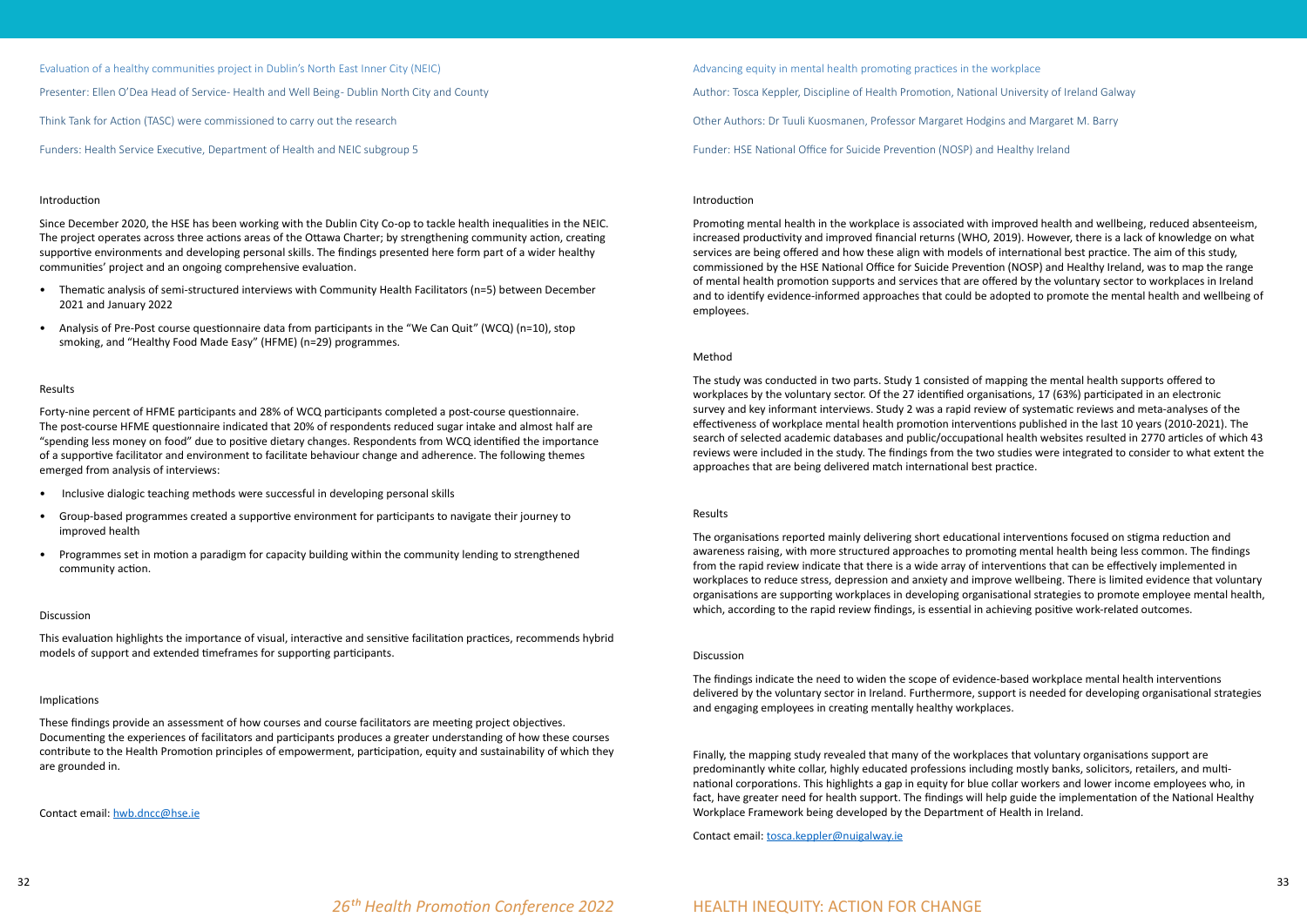<span id="page-17-0"></span>Reducing inequity using community initiatives: A consideration of social prescribing of parkrun in Ireland.

Presenter: Allison Dunne and Charlotte Benkowitz Sheffield Hallam University, UK

Other Authors: Steve Haake, Alice Bullas, Sheffield Hallam University, UK; Helen Quirk, University of Sheffield, UK; Paul O'Halloran, La Trobe University, Australia

#### Introduction

The Irish Health Service Executive Social Prescribing Framework was launched in 2021. It highlighted the importance of using community initiatives to reduce inequities which lead to poor health. One such initiative is parkrun; the weekly running and walking event organised by local volunteers in 101 sites across Ireland. In the UK there is a social prescribing scheme, parkrun practice. The scheme is due to be promoted in Ireland in 2022 in conjunction with the Irish College of General Practitioners.

#### Method

In 2018 an online survey was sent to all parkrun registrants in Ireland. Data on 47 aspects of health and wellbeing was analysed.

#### Results

The online survey resulted in 4,304 returns. Age range was 16 to 85 years with 54.4% female. At parkrun registration 6.0% of respondents were inactive with 3.2% remaining inactive at the time of the survey. When asked about the impact of running and walking at parkrun on feeling part of the community, 74.2% said they felt better or much better. This increased to 87.2% when asked about the impact of volunteering at parkrun on feeling part of the community.

#### Lessons Learnt

Volunteering at parkrun, either as an activity in itself, or in addition to running or walking, can impact the way a person feels about being part of their local community. Parkrun is a viable option for social prescribing in Ireland. An emphasis on volunteering at parkrun should be a key element of the offering.

#### Practical/Social/Research Implications

Further research is needed on the impact of community initiatives such as parkrun, particularly in the area of social inequities. The barriers to participation should be explored to ensure social prescribing offerings are effective.

Contact email: [A.R.Dunne@shu.ac.uk](mailto:A.R.Dunne@shu.ac.uk)

### **Workshops**

The workshops and the parallel oral presentations run simultaneously. If you would like to join a workshop, please sign up at the registration desk at 9am.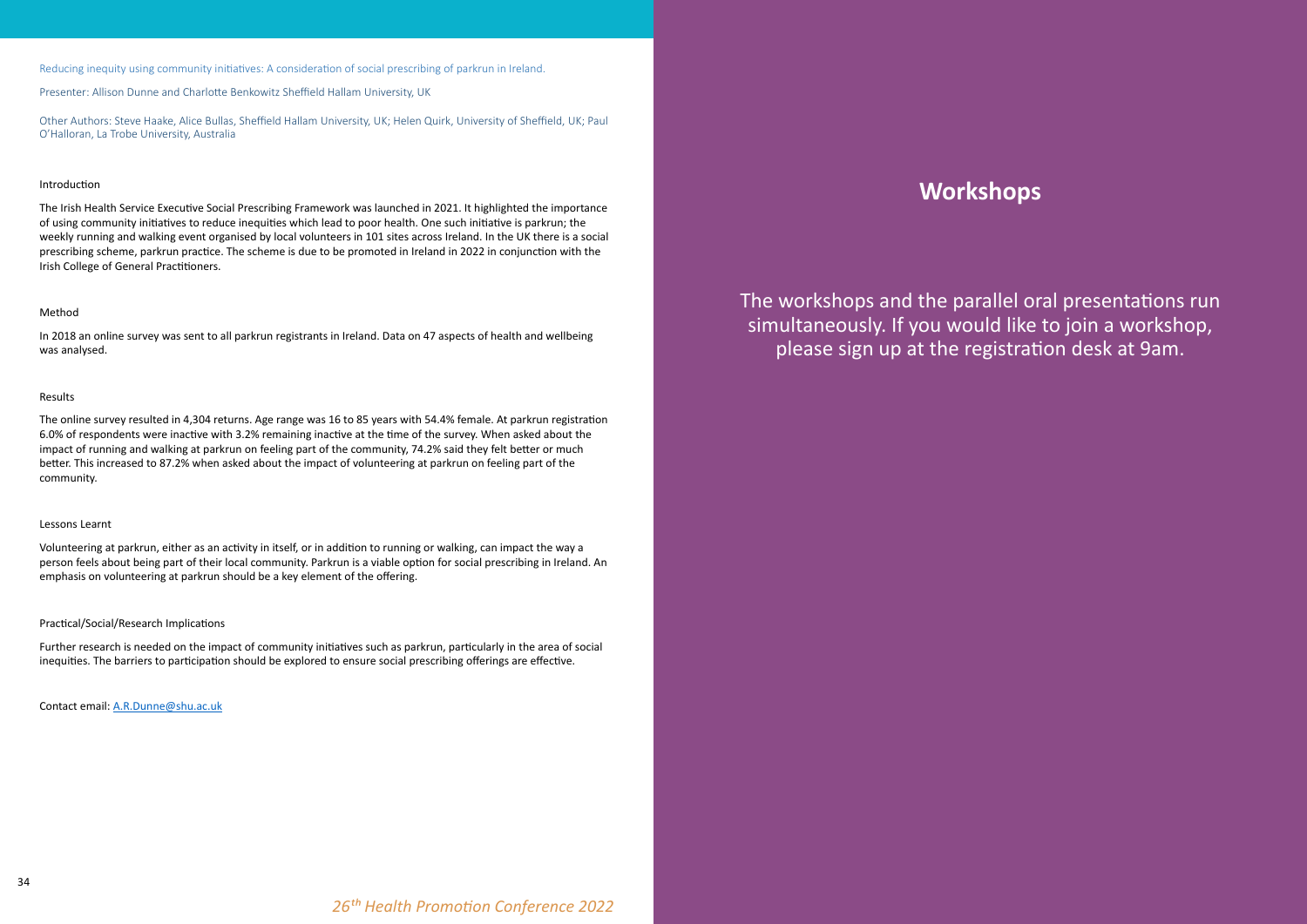

#### <span id="page-18-0"></span>Workshop: Tackling health inequity in the community

#### Kate Cassidy A/Head of Service, Covid Lead, Health and Wellbeing, South East Community Healthcare.



In healthy communities, everyone has opportunities to thrive. This means everyone having access to good schools, further education, well-paying jobs, healthy foods, free or affordable healthcare, affordable and appropriate housing, and safe communities. However, in some communities, not everyone has access to these opportunities.

- • Identify root causes of inequities that influence health and explore their impact.
- Explain why root causes matter in community health improvement efforts.

This workshop focuses on understanding how inequities in communities affects health. Some of these issues are easy to see and others are less clear. These underlying factors are referred to as root causes.

Once you can identify these root causes that affect health, you can begin to develop strategies to address them so that everyone in the community has a fair and just

opportunity for good health. To create thriving communities, everyone regardless of age, ethnicity, social status or wealth, needs access to goods, services, and opportunities to participate. We are more likely to make healthy choices if healthy options are available.

To identify root causes, we need to start with the issue that is easily seen and then ask, "But, why?"

Learning objectives.

#### Workshop: Addressing inequity in the prison as a setting for health promotion

#### Catherine MacNamara, Deputy Head Teacher and teacher of sociology and history at the Midlands Prison, Portlaoise



This hands-on workshop will use the domains of influence (personal, interpersonal, micro-environmental and broader socio-political/environmental factors) on health to approach the impact of the social determinants of health on people in prison.

> **Presentations include #hprc2022 in your tweet. Win a mystery prize by sharing our conference details on your social media**

Once we've nailed down the 'why' of advocating for prisons as settings for health education and promotion, we'll look at the 'how,' with a focus on perceived organisational and policy barriers to furthering the health promotion agenda in Irish prisons.

Underpinning this workshop is the key message from the WHO that loss of liberty is the punishment but that health and wellbeing should not be compromised.

#### Workshop: Action for change in tackling health inequalities: Implementing Health Impact Assessment (HIA) as an intersectoral approach

Dr Monica O'Mullane, Research Fellow, Institute for Social Science in the 21st Century, University College Cork and Dr Joanne Purdy, Public Health Development Officer, Institute of Public Health



This workshop will be framed by the intersectoral focus of Health in All Policies (HiAP), resonating with the aspirations of Healthy Ireland (2013-2025), Making Life Better (2013-2023) and the WHO Helsinki Statement (2006). HIA is firmly situated within this governance for health model as a tangible pathway for implementing HiAP across local, national and supranational tiers of governance.

This workshop will explore HIA through the lens of the newly published guidance (2021) by the Institute of Public Health Ireland, facilitating a space for dialogue around the ways in which we can use the approach to tackle health inequalities, within academic, practitioner and community contexts. Combining a mixture of presentations and group

discussions, the workshop seek to inform and encourage attendees of the potential of HIA in driving action for change in Ireland.



26<sup>th</sup> Health Promotion Conference 2022 **HEALTH INEQUITY: ACTION FOR CHANGE** 

**The winner will be judged on creativity, exposure, engagement and popularity of post!**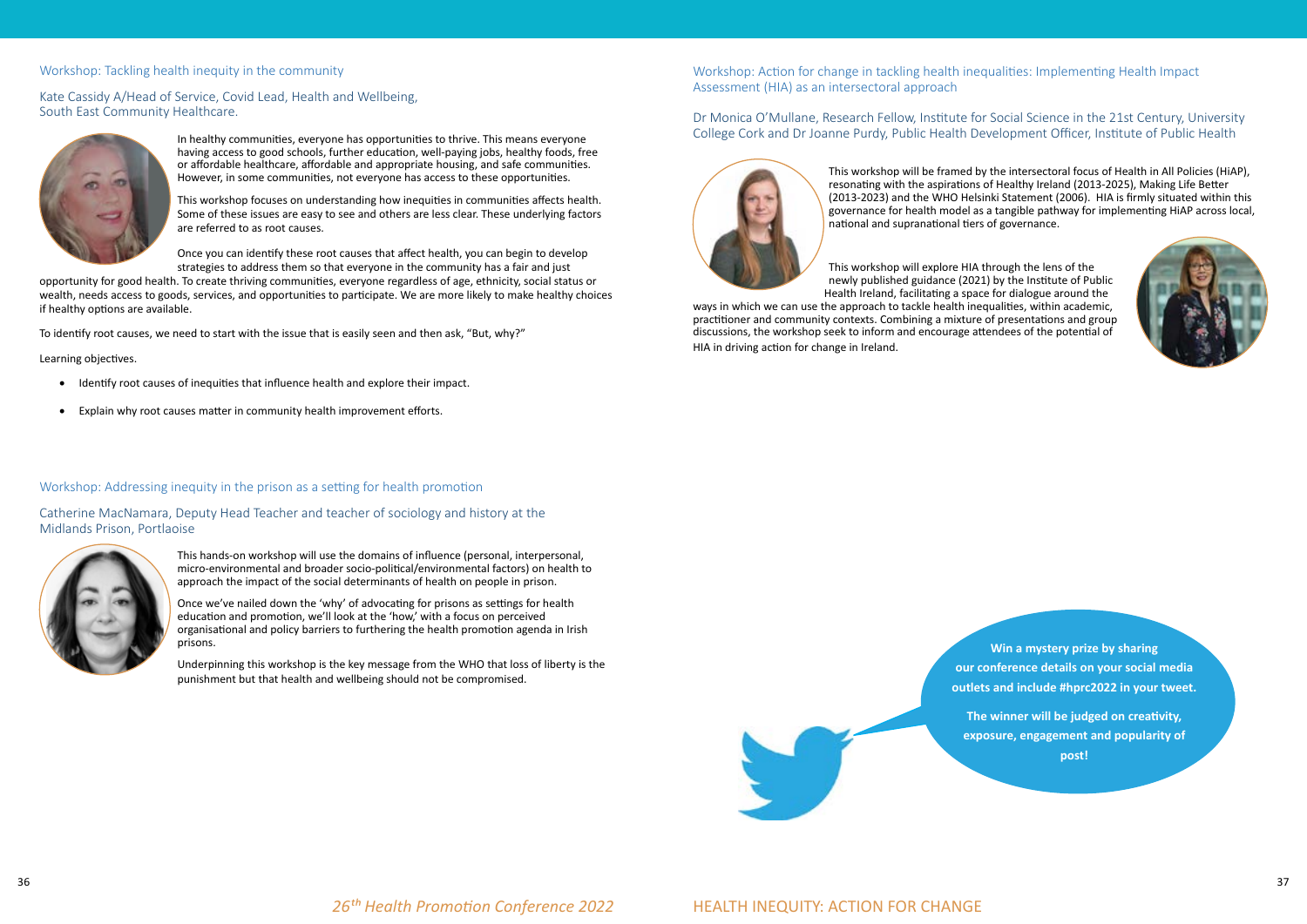### <span id="page-19-0"></span>**Poster Presentations**

EDUSEXAGE – Intimacy and sexuality for older people

Presenter: Dr Martin Power, Health Promotion Research Centre, National University of Ireland Galway

Other Authors: Manuela Schulz, Franziska Damm, Frieder Lang, Friedrich-Alexander Universitat Erlangen Nurnberg, Germany.

Funder: Erasmus+

#### Introduction

If the social construction of older age often results in aging rarely gaining the limelight, issues of intimacy and sexuality remain taboo. This is particularly so amongst health and social care professionals and though sexual health, dysfunction or violence may arise during consultations, a holistic approach acknowledging psycho-social aspects of intimacy and sexuality for older people continues to be conspicuous by its absence.

#### Method

The EDUSEXAGE project aims to address this gap by developing online education materials both for older people and for health and social care professionals. EDUSEXAGE is in its initial phase, with an extensive literature review soon to be supplemented by surveys and focus groups with older people, which will inform the development of the educational content.

#### Results

A range of barriers have been identified for health and social care professionals in engaging in open discussion of intimacy and sexuality with older people, including organisational, personal and cultural. Organisational barriers typically include time pressures, ensuring privacy, role ambiguity, limited training and guidelines, and few specialist sexual services for older people. Common personal barriers are discomfort, fear of embarrassment for either the older person or professional, with gender and cultural differences exacerbating such concerns. Older people are most often perceived as asexual and, thus silence is the most common outcome.

#### Discussion

Education and training programmes for health and social care professionals assist in raising awareness and improving knowledge, thereby mitigating personal barriers and overcoming stereotypes of aging. Case studies and role plays are more effective than lecturers. Programmes must be cognisant however, of time demands on professionals and must appeal to the broad range of health and social care professionals to counteract delegation to specialists.

#### Practical/Social/Research Implications

Given aging populations across Europe and the contribution of intimacy and sexuality to quality of life and healthy ageing, older people's sexuality needs to be demystified and welcomed into the light.

Contact email: [martin.p.power@nuigalway.ie](mailto:martin.p.power@nuigalway.ie)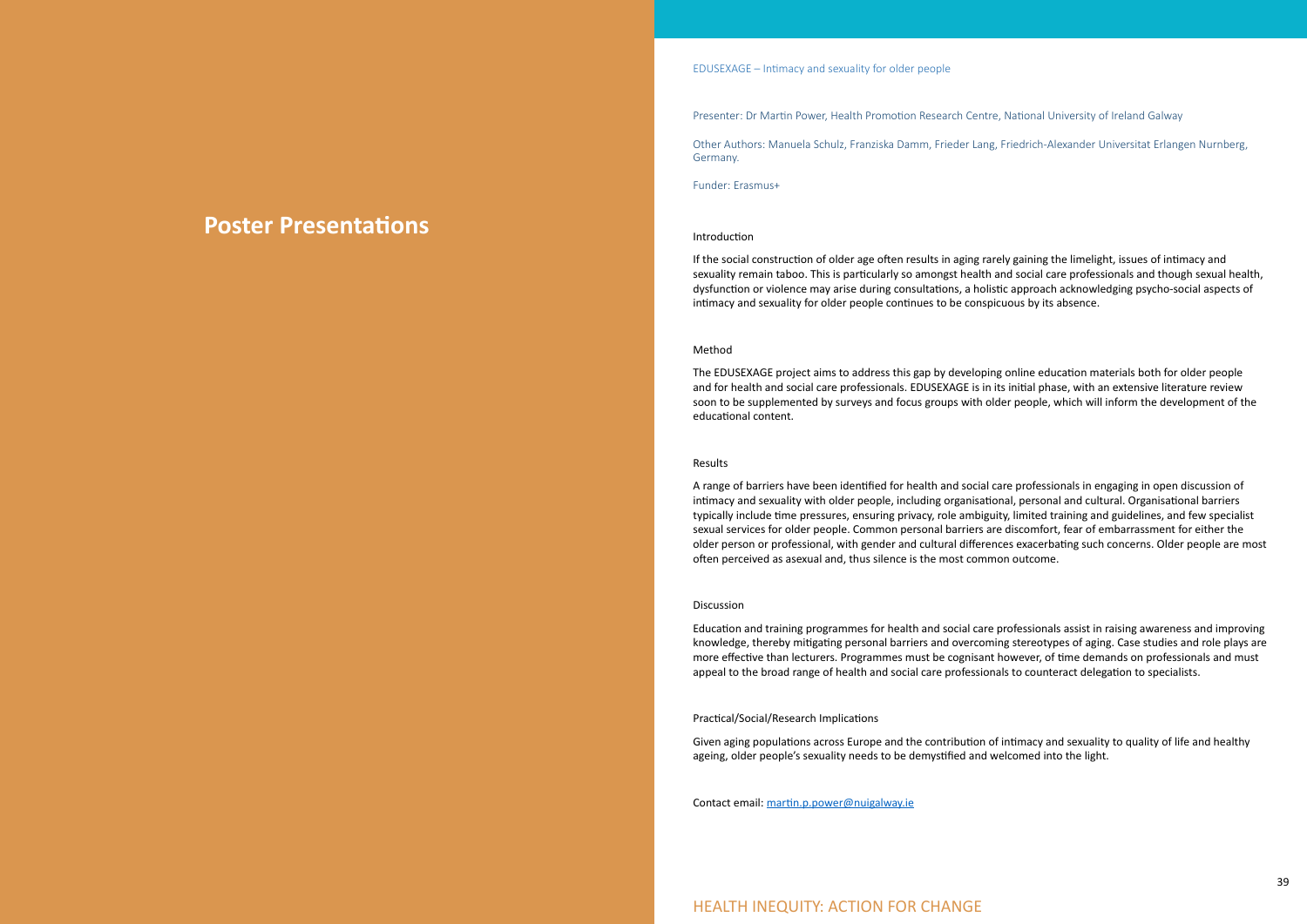<span id="page-20-0"></span>Presenter: Rebecca Murphy, Jigsaw - the National Centre for Youth Mental Health

Other Author: Barry McSkeane, BeLonG To

#### Introduction

Jigsaw and BeLonG To came together in 2016 to find a way to support LGBTI+ young people and their mental health, and co-designed a day-long workshop for those who work or volunteer with young people. This workshop covered topics such as mental health; minority stress; the impact of homophobia and transphobia; research on LGBTI+ young people in Ireland; the role of One Good Adult in supporting LGBTI+ young people's mental health; and implementing a whole-service approach to tackling homophobia and transphobia and supporting and promoting LGBTI+ Young people's mental health. The workshop used a social determinants approach, encouraging participants to look at a young person's environment and the experiences they may have in that environment due to homophobia and transphobia, and the impact this may have on their mental health.

From 2017-2019 we delivered the workshop 20 times in different locations around Ireland to 336 adults who work or volunteer with young people. The covid19 pandemic presented a new challenge and opportunity to access audiences online in different locations around Ireland and offer these audiences different ways of engaging with educational materials and interventions on this topic.

#### Method

Jigsaw and BeLonG To developed a blended learning approach to this workshop, developing a standalone selfdirected online course, with an optional zoom live workshop. This approach allowed a self-determined level of engagement from learners.

#### Results

This offering has so far engaged with over 1000 learners through the self-directed course, with under 200 (n=183) engaging with the live zoom workshops. Learners have come from a variety of backgrounds including teachers, youth workers, social workers, counsellors, garda youth diversion officers, school completion officers. Feedback from learners has been overwhelmingly positive – 60% strongly agreed or agreed with the statement "This programme will be useful for my work with young people".

#### Discussion

The presentation will explore the challenges and benefits of this blended approach and of exploring homophobia and transphobia through a health promotion lens, including what methods Jigsaw and BeLonG To will maintain into the future.

#### Practical/Social/Research Implications

This presentation will be of interest to those working in the mental health promotion area, those who work with young people, LGBTI+ or other minority communities or who have an interest in the digital health promotion space.

Contact email: [Rebecca.murphy@jigsaw.ie](mailto:Rebecca.murphy@jigsaw.ie)

Presenter: Nicola Briggs, South East Technological University (SETU) Waterford Campus

Other Authors: Professor Niamh Murphy, Dr Evan Matthews, Dr Claire O'Gorman, SETU Waterford Campus

Funder: Strategic alignment of teaching and learning enhancement funding in higher education 2020

#### Introduction

The National Forum for the Enhancement of Teaching and Learning funded initiatives across all third level institutions to transform teaching and learning for student success. The aim of the current project was to engage students in the life of Waterford Institute of Technology (WIT) and the wider society. Student ambassadors were employed to collaboratively develop student friendly spaces, devise events with a global theme and establish student needs for connection and engagement.

#### Method

Formative evaluation was conducted to understand student mental and physical wellbeing and levels of connection to campus life following the first full year of on-campus study post pandemic (Student Engagement, Success and Health Promotion Survey (SESH); Research Ethics approval granted on 14/3/2022). Previously validated scales were used to measure wellbeing, happiness and levels of trust (WHO Five Well-Being Index; Perceived Stress Scale; SAPAS; PERMA).

#### Findings

Participants were 132 students (40 males, 91 females, 1 non-binary) with 80% aged between 17 and 25 years. Half of the students reported that their health was good or very good. Overall, 61.4% of students met physical activity guidelines of at least 150 minutes of moderate intensity activity per week. Mental wellbeing was low (median 10.64; less than 13 indicates poor wellbeing). On a scale of 0 - 10, levels of trust were low (median 5; range 10) and happiness levels were moderate (median 6; range 9). Student perception of their engagement in coursework was low (median 6; range 10) and half felt that spaces on campus did not help them feel connected to their peers (median 5; range 10). Students identified a need for better communication with faculty and peers, difficulties in developing connection online and the need for physical collaboration spaces and campus events to connect students.

#### Discussion

General mental wellbeing and trust in other people is at a low level among this snapshot of students. Physical activity levels are lower than national student levels.

#### Practical Implications

More research and practical consultation needs to be conducted to develop a health and wellbeing strategy to address the ramifications of a global pandemic on mental wellbeing across a diverse student body. With the merger of WIT and IT Carlow to become SETU, there is an opportunity to use an asset-based approach to student wellbeing. This needs to be devised with students as partners and be adequately resourced.

Contact email: [20088171@mail.wit.ie](mailto:20088171@mail.wit.ie)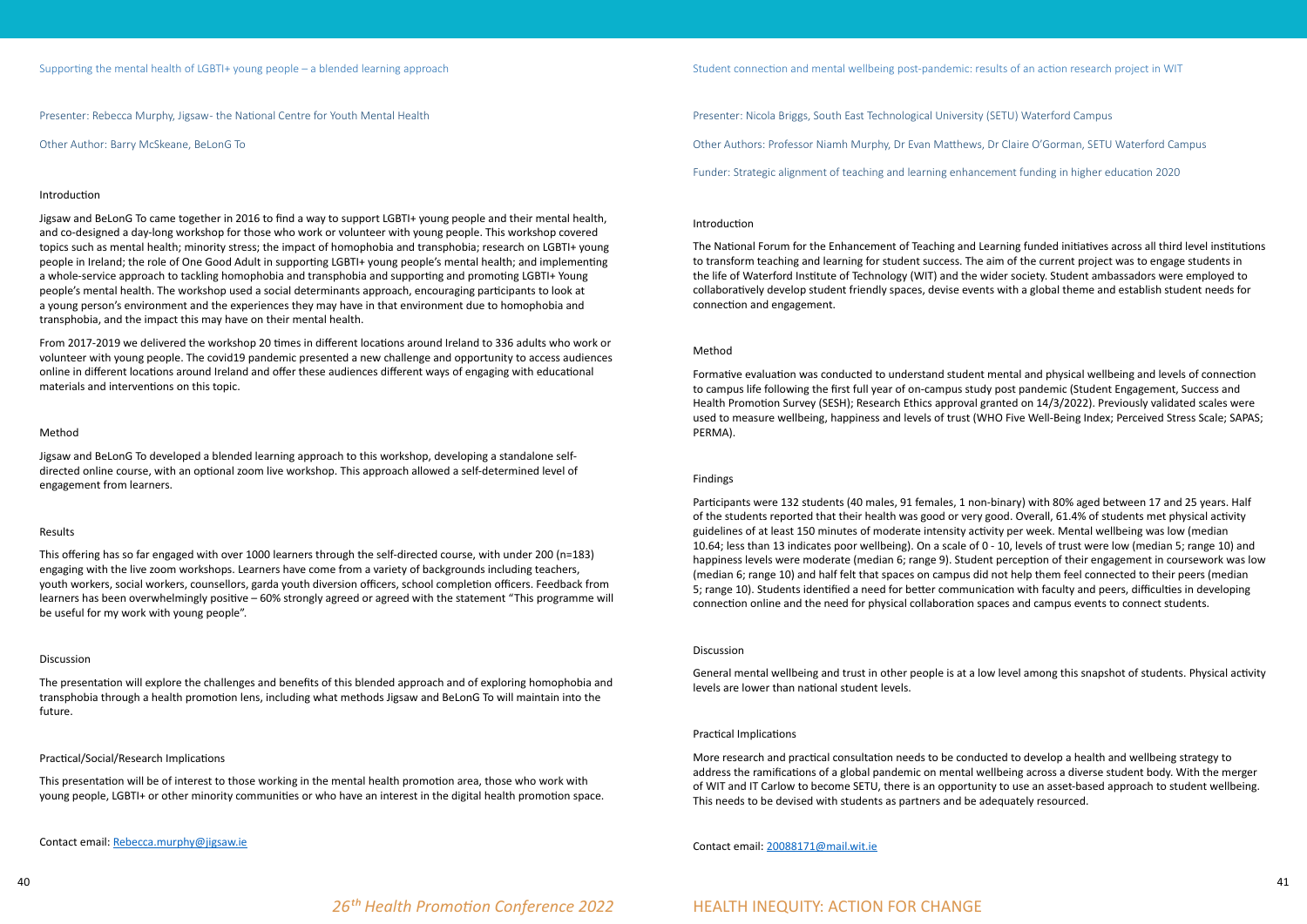<span id="page-21-0"></span>Unpacking health researchers' knowledge and awareness of the impact of their work using the Research Impact Framework

Presenter: Dr Helen Grealish, Discipline of Health Promotion, National University of Ireland (NUI) Galway

Other Authors: Professor Saoirse Nic Gabhainn Health Promotion Research Centre, NUI Galway

#### Introduction

There is an increasing importance to illustrating societal and professional impact and the wider dissemination of research in the academic tendering process. The term 'impact' here refers to its influence on policy and practice at local and national level to its influence on attitude and behavioural changes in society. Socio-economic and political reasons have driven this development. For example, governments and stakeholders want to demonstrate accountability to the taxpayer for investment in research. Universities and institutions of higher education monitor their performance and contributions to the wellbeing of local and national communities. This paper employs the Research Impact Framework to explore how academic researchers understand the impact of their research.

#### Method

In this retrospective case study, eight in-depth interviews were conducted with academic researchers that worked in the field of alcohol, drugs and children's research. The interviews were recorded, transcribed and template analysis was conducted using the Research Impact Framework. Four descriptive categories are identified in this framework to help researchers identify and describe the impact of their work.

#### Findings

The research-related impacts of the participants work were the most easily identified. For example participants cited the number of citations or journal articles they had published. Under policy impacts, the instrumental impact of their work was most frequently cited. On policy documents they were able to detect where their research was used to justify policy development or where it had influenced practice in the delivery of services. It was more difficult to determine the conceptual impact of their work, for example a change in societal attitudes or behaviours.

#### Discussion

Overall, the Research Impact Framework was found to be a very practical tool in helping researchers think through and identify the impact of their work.

Contact email: [helendolores.grealish@nuigalway.ie](mailto:helendolores.grealish@nuigalway.ie)

Health Inequity from a Covid perspective in the Irish traveller population 2020-2021

Presenter: Leah Evans, Mid West Public Health Department

Other Authors: Eimear Dwan, Sinead O'Reilly, Margaret Morris Downes, Anne Dee, Mid West Public Health Department

#### Introduction

The Irish Traveller population has been identified as experiencing a lifetime of challenging experiences which combine to produce poorer health outcomes. The Covid pandemic highlighted the challenges for this marginalised community in terms of their ability to protect themselves and their families from infection. Infection rates were much higher than in the general population for 2020 and 2021.

#### Approach

Covid surveillance datasets for the general population and the Traveller population in Ireland for 2021 were compared. We also outline our experience in contact tracing members of the Traveller community. Contact tracing of the Traveller Population was undertaken within the department during this time, and not assigned to the Contact Management Programme.

#### Findings

Throughout 2021, Covid-19 infection rates in the Traveller population were much higher than in the general population. In 2020, the incidence rate in the general population was 21.09/1000, compared with 174/1000 estimated in Travellers. In 2021, the rate in the general population was 128/1000 compared to 177/1000 in Travellers. Contact tracing revealed many individuals were living in overcrowded settings, sharing bathrooms and washing facilities with multiple families, and not having the capacity to isolate effectively. Because there are so few Travellers who live beyond the age of 65 years, death rates were low.

#### Discussion

Overcrowded living conditions were one of the main issues in contact tracing encounters with members of the Travelling community. Large families living in small caravans or mobile homes were common. Ability to isolate when sharing washing and toilet facilities with other families was poor.

From a health promotion perspective, we need to understand what these impacts are, how they are experienced and what can be done to mitigate them. With this understanding, a vision for future approaches to health promotion within the context of infectious disease can be developed targeting Travelling communities.

Contact email: [leah.evans@hse.ie](mailto:leah.evans@hse.ie)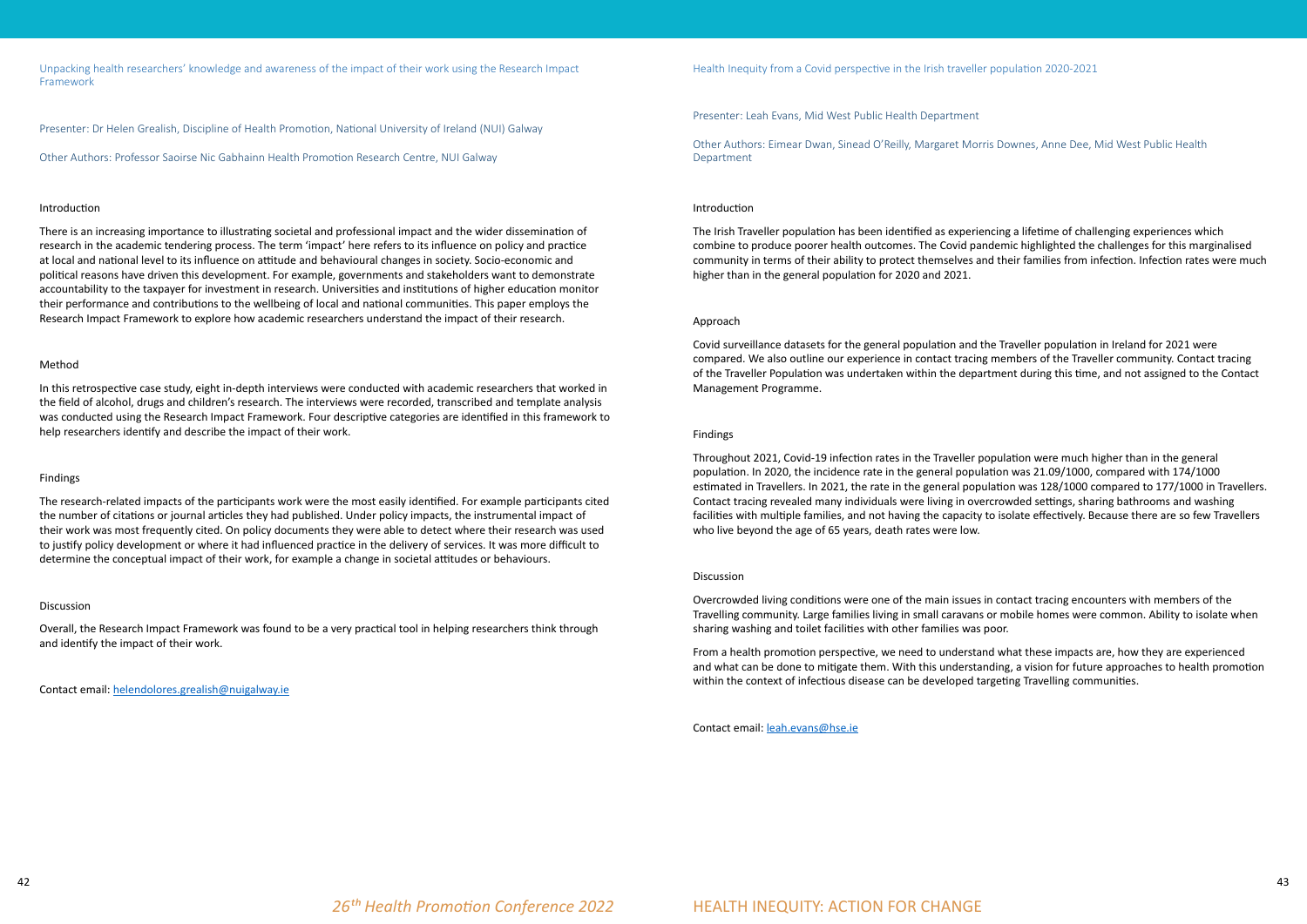#### <span id="page-22-0"></span>Coming of age: adolescent participation in health service evaluation

Presenter: Ruchika Mathur, Health Promotion Research Centre, National University of Ireland (NUI) Galway

Other Author: Professor Saoirse Nic Gabhainn, Health Promotion Research Centre, NUI Galway

#### Introduction

Health needs of adolescents and young people are not adequately met, and there is increasingly a space for practice-relevant research driven by adolescents themselves. This presentation will outline a PhD research plan to advance the conceptual, methodological, and pragmatic understanding of adolescent participation in health service evaluations.

#### Method

A rapid review of existing evidence, both qualitative and quantitative, on the participation of adolescents in health service evaluations is currently underway. Qualitative data will be collected through participant-led participatory action research with 25-30 adolescent participants of mixed-gender, aged 15-24 years. This study will demonstrate processes of adolescent participation in the evaluation of health services through Public and Patient Involvement in research (PPI) partnerships.

#### Results

The research will provide a greater understanding of how adolescents view health service needs and their provision, which could be translated to other sectors and/or contexts by providing high quality evidence from an adolescent perspective. This can be further taken up via knowledge transfer to advocacy groups who lobby for service improvements. The research project will also contribute toward the methodological literature on participation itself, by documenting the PPI journey with adolescents and sharing insights from the process, which can inform future research and practice.

#### Discussion

This PhD will demonstrate how adolescent participation in health service evaluation can be done, document the value it adds to the research outcomes, and provide guidance for policymakers and researchers on this approach.

#### Practical/Social/Research Implications

Rigorous, innovative, and participatory research on the adolescent health can provide critical inputs for planning and investment in the adolescent health agenda. Adolescents' participation in research, policy, decision-making, community development and health services can lend a significant element of empowerment to the research outcomes as well as act as a catalyst for social change.

Contact email: [r.mathur1@nuigalway.ie](mailto:r.mathur1@nuigalway.ie)

The Farmers Have Hearts Cardiovascular Health Programme: A workplace approach to promote cardiovascular health prevention

Presenter: Diana van Doorn, National Centre for Men's Health at South East Technological University

Other Authors: Dr Noel Richardson National Centre for Men's Health at South East Technological University; Dr David Meredith, Dr John McNamara, Teagasc

#### Introduction

Irish male farmers are a high-risk group for cardiovascular disease (CVD) mortality. Whilst CVD outcomes are impacted by determinants such as male gender, lower socio-economic status and lower educational attainment, the WHO links 80% of CVD to adverse lifestyle behaviours. There is a need to establish what prompts farmers to adopt behaviour change to improve their health.

#### Method

The Farmers Have Hearts Cardiovascular Health Programme (FHH-CHP) was a year-long cardiovascular health intervention targeted at male farmers. The programme included workplace-based health checks at baseline and Week 52 and a health behaviour change (HBC) intervention (health coach by phone and/or M (mobile)-Health (by text messaging). Farmers self-selected into a HBC or a 'usual care' group. The programme adopted several strategies to prompt and support HBC among farmers.

#### Results

At Week 52, 81.5% of farmers reported having made HBC. At baseline, 45.1% of farmers had at ≥4 CVD risk factors which had significantly decreased at Week 52 to 39.0%. Compared to baseline, 41.2% farmers had improved their multiple risk factor profile at Week 52. This was significantly higher among farmers who participated in the HBC intervention compared to those in the usual care group.

#### Discussion

The FHH-CHP was successful in reaching and prompting HBC among a cohort of farmers who were 'at-risk' for CVD. The findings demonstrate that programme participation prompted a large group of farmers to make sustainable HBC and to improve their cardiovascular health status. This study highlights the value of well-designed and targeted HBC programmes to meet the needs of and engage with specific population groups.

#### Research Implications

The evidence from the programme is timely. The programme learnings can be used by health practitioners working with farmers or other so-called 'hard-to-reach' groups. Learnings can be translated into occupational health and safety campaigns and can inform health and agricultural policies.

Contact email: [diana.vandoorn@setu.ie](mailto:diana.vandoorn@setu.ie)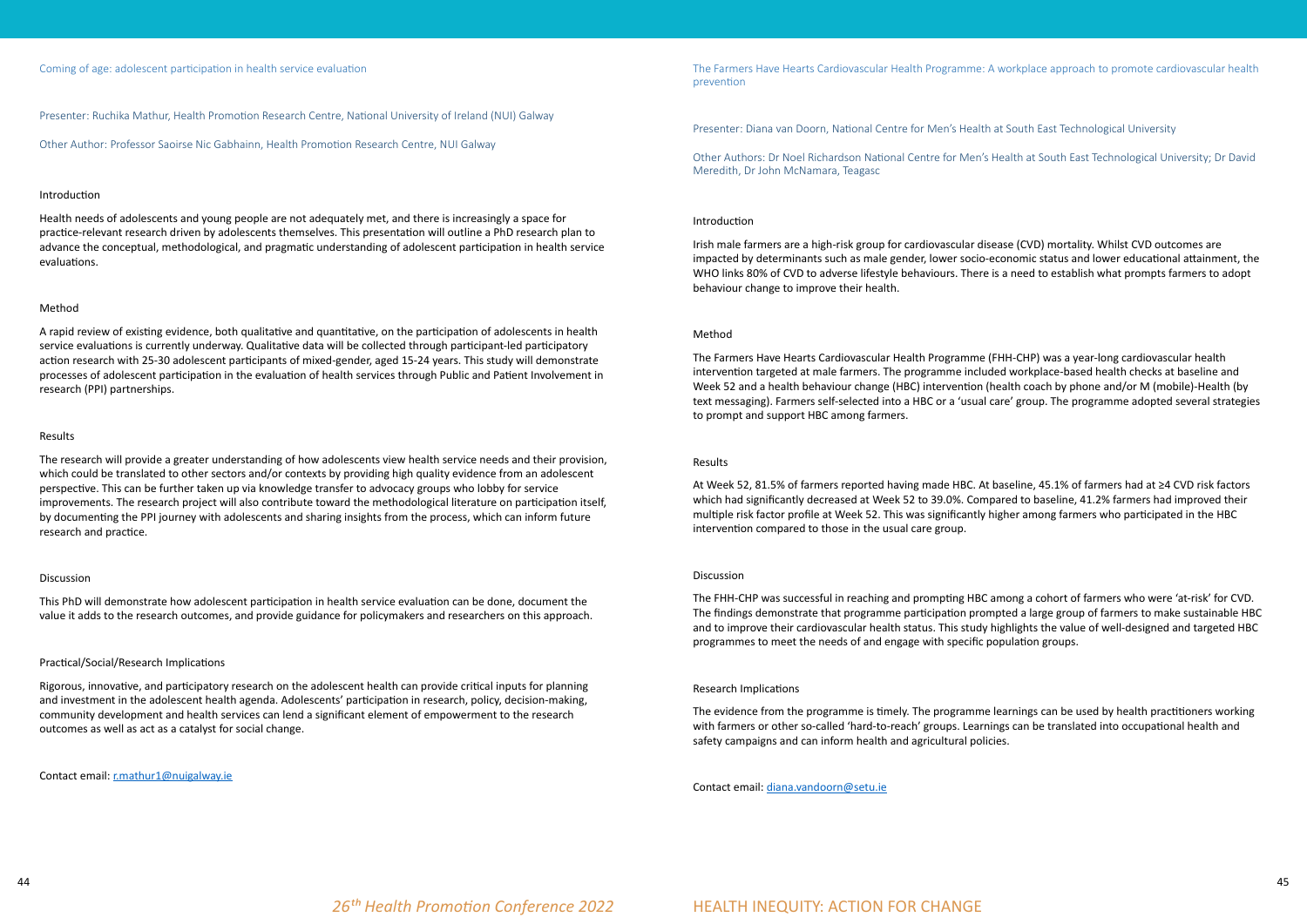## <span id="page-23-0"></span>**Biographies**



### **Keynote presenters**

Sir Michael Marmot

Sir Michael Marmot has been Professor of Epidemiology at University College London since 1985, and is Director of the UCL Institute of Health Equity. He is the author of The Health Gap: the challenge of an unequal world (Bloomsbury: 2015), and Status Syndrome (Bloomsbury: 2004).

Professor Marmot is the Advisor to the WHO Director-General, on social determinants of health, in the new WHO Division of Healthier Populations; Distinguished Visiting Professor at Chinese University of Hong Kong (2019-), and co-Director of the of the CUHK Institute of Health Equity. He is the recipient of the WHO Global Hero Award; the Harvard Lown Professorship (2014-2017); the Prince Mahidol Award for Public Health (2015), and 19 honorary doctorates.

Marmot has led research groups on health inequalities for nearly 50 years. He chaired the WHO Commission on Social Determinants of Health, several WHO Regional Commissions, and reviews on tackling health inequality for governments in the UK. He served as President of the British Medical Association (BMA) in 2010-2011, and as President of the World Medical Association in 2015. He is President of the British Lung Foundation. He is a Fellow of the Academy of Medical Sciences and Honorary Fellow of the American College of Epidemiology and of the Faculty of Public Health; an Honorary Fellow of the British Academy; and of the Royal Colleges of Obstetrics and Gynaecology, Psychiatry, Paediatrics and Child Health, and General Practitioners. He is an elected member of the US National Academy of Medicine and of the Brazilian Academy of Medicine.

He was a member of the Royal Commission on Environmental Pollution for six years and in 2000 he was knighted by Her Majesty The Queen, for services to epidemiology and the understanding of health inequalities.

### Professor Jennie Popay

Professor Jennie Popay is Distinguished Professor of Sociology and Public Health at Lancaster University.

Her research focuses on social determinants of health equity, the nature and salience of lay knowledge about health equity issues, community empowerment and the evaluation of place-based

interventions/policies. She has just completed a longitudinal evaluation of the largest community empowerment programme ever implemented in England – the Big Local - and with colleague has produced an online resource to support place-based work on social and health inequalities https://neighbourhoodresilience.uk. She is a member of the Lancashire and Cumbria Health Equity Commission. Previously she led a global network on social exclusion contributing to the Marmot Commission on the Social Determinants of Health which reported in 2008 and was involved in the Marmot review of Health Inequalities Strategy in England. She is currently lead for public involvement in research in the English School for Public Health Research funded by the UK National Institute for Health Research. She has extensive policy experience previously serving on Inaugural chair of the national charity, The People's Health Trust and a member of The Welsh Bevan Commission (advising the Minister for Health), the English Commission of Patient and Public Involvement in Health, and the NHS Commission for Health Improvement.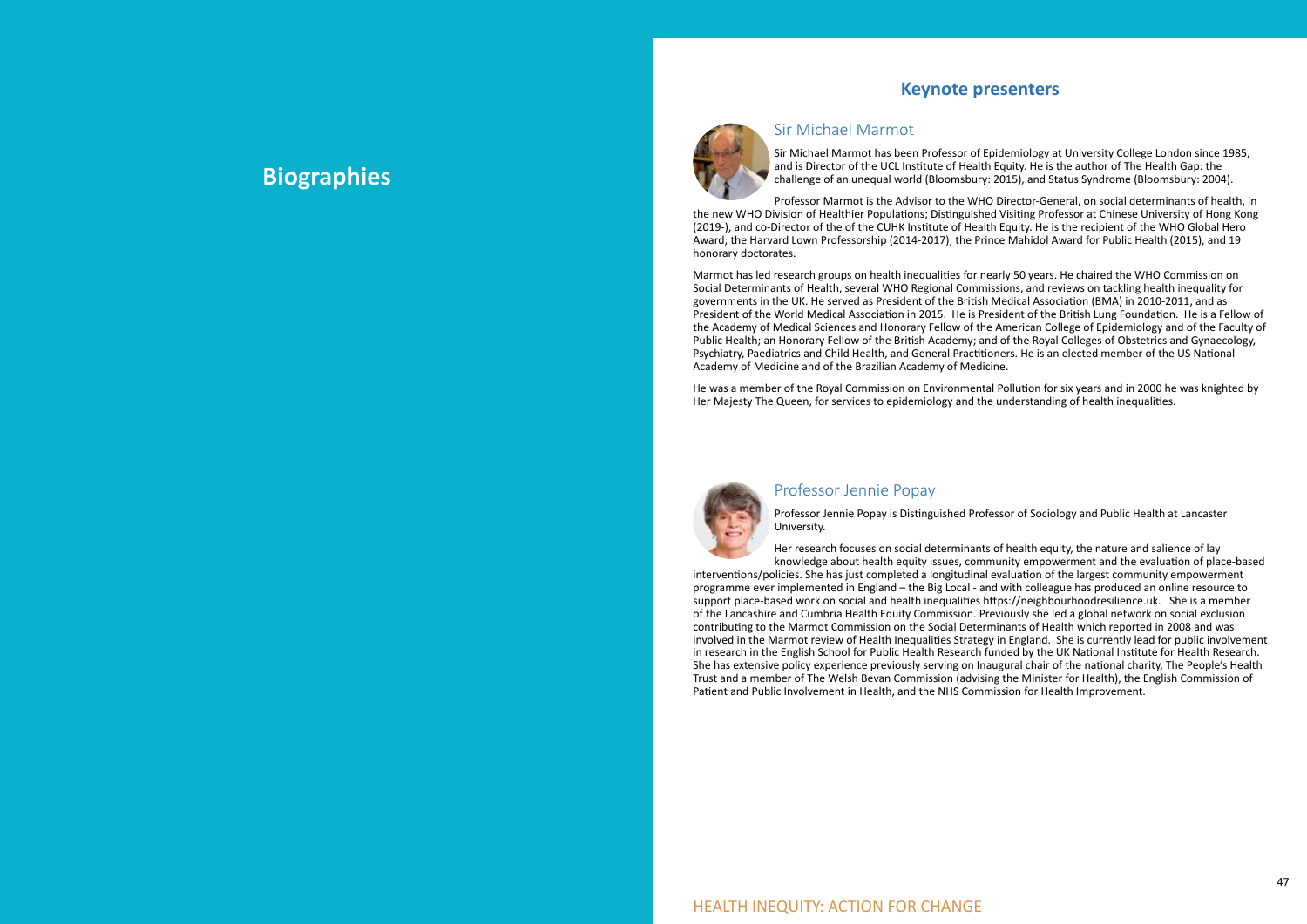### Professor Jane South

Professor Jane South is Professor of Healthy Communities at Leeds Beckett University, UK and also works with the Office for Health Improvement & Disparities (formerly Public Health England) as their national adviser on communities.

Her research focuses on volunteering and how community life contributes to good health. Starting her professional life as a nurse, Jane later moved into health promotion research and from 2006-2013 was Director of the Centre for Health Promotion Research at Leeds Beckett. Past research includes systematic reviews of lay and peer interventions, qualitative research with Commonwealth Games volunteers and a review of community resilience measurement for WHO Regional Office for Europe. Jane has been at the forefront of establishing a UK evidence base for asset-based approaches and authored the PHE and NHS England (2015) Guide to Community Centred Approaches for Health and Wellbeing. During the pandemic, she has argued for building community resilience as part of public health efforts. She became a Fellow of the Faculty of Public Health in 2015.



#### Dr Helen McAvoy

Dr Helen McAvoy is the Director of Policy, Institute of Public Health.

Dr. Helen McAvoy graduated from Trinity College Dublin with a primary medical degree in 1997 and worked for several years in both hospital and general practice. She completed her MD in 2000 as part of the Masters in Health Promotion programme NUI Galway. She has worked on a number

of government programmes relating to ageing and older people. She is now working as Director of Policy with the Institute of Public Health focusing on progressing the government's health inequality agenda in Ireland and Northern Ireland. In this role, she has contributed to a number of reports and policy papers on inequalities in maternal and child health, fuel poverty, tobacco, alcohol and inequalities in the border region.



#### Greg Straton

Greg Straton is the Assistant Principal Officer, Health and Wellbeing Unit, Department of Health.

Before joining the Civil Service, he was the CEO of Treoir and previously the CEO of the Spiritan Asylum Services Initiative (SPIRASI). He was a member of the Working Group to review the

Protection Process for asylum seekers which formulated the McMahon report. Greg holds an Honours Degree in Public and Development Management from the University of Stellenbosch in his native South Africa and recently completed an MSc in Healthcare Leadership at the Irish Management Institute.

### **Workshop facilitators**

<span id="page-24-0"></span>

### Catherine MacNamara (ANO Catherine Casey)



Deputy Head Teacher and teacher of sociology and history at the Midlands Prison, Portlaoise.

Catherine has worked in the prison setting since 2004. A graduate of the M.A. in Health Education and Promotion at the University of Limerick, Catherine is passionate about health in prisons and has published a number of research papers in this area, along with completing Ireland's national

mapping project entitled "Improving Prison Conditions by Strengthening Infectious Disease Monitoring" under the lead of Harm Reduction International (2016). A proud Limerick woman, Catherine is a keen advocate for the interconnected nature of education and health in the prison setting and the possibilities that the prison environment creates for health gain.

### Dr Monica O'Mullane

Marie Skłodowska-Curie Action (MSCA) fellow based in the Institute for Social Science in the



Monica has a Masters in Health Promotion (NUIG, 2005), and completed her PhD on HIA institutionalisation across the island of Ireland (UCC, 2008). Monica subsequently conducted a HIA

implementation study in Slovakia in 2010. She is hoping to continue her HIA focused research in an Irish context using the new Institute for Public Health Ireland HIA methodological guidance, framed within a Health in All Policies approach. Monica has published widely on HIA, including her two books [HIA and Policy Development](file:///C:/Users/Viv/OneDrive%20-%20National%20University%20of%20Ireland%2c%20Galway/Desktop/Health Impact Assessment and policy development) and [Integrating](https://global.oup.com/academic/product/integrating-health-impact-assessment-with-the-policy-process-9780199639960?cc=ie&lang=en&)  [HIA with the Policy Process,](https://global.oup.com/academic/product/integrating-health-impact-assessment-with-the-policy-process-9780199639960?cc=ie&lang=en&) and as acted as advisor on HIA policy at local and national policy levels. Monica is a member of the Cork Healthy Cities steering group and will co-edit a book 'Celebrating Cork Healthy Cities' with Cork Healthy Cities coordinator Ms Denise Cahill in early 2023.



### Dr Joanne Purdy

Public Health Development Officer at the Institute of Public Health.

Dr Purdy graduated from the University of Ulster in 1999 with a degree in Consumer Studies,

followed by a PhD in Joanna joined the Institute of Public Health in 2012 as Public Health Development Officer 2003. Joanna joined the Institute of Public Health in 2012 as Public Health Development Officer and works across several policy areas including, alcohol, tobacco control, gambling, obesity prevention and breastfeeding. Joanna had a lead role in the development of the updated Health Impact Assessment Guidance (HIA) and has contributed to academic courses on HIA. Joanna supports the development of public health policy through evidence reviews, policy evaluations, consultation responses and presentation of evidence to government committees.



### Kate Cassidy

A/Head of Service, Covid Lead, Health & Wellbeing at the South East Community Healthcare.

I am an experienced Health Service Manager, with a clinical background in acute services. Along with my vast experience in Health Promotion, I am also a qualified Human Givens Therapist and a

registered member of the Human Givens Institute. I hold a Higher Diploma in Social Personal and Health Education; I have extensive experience working in the area of Personal Development Training and Group dynamics.

Both in my professional and personal life my main areas of interest are Health Promoting Health Services, Health Inequalities, and Behaviour change.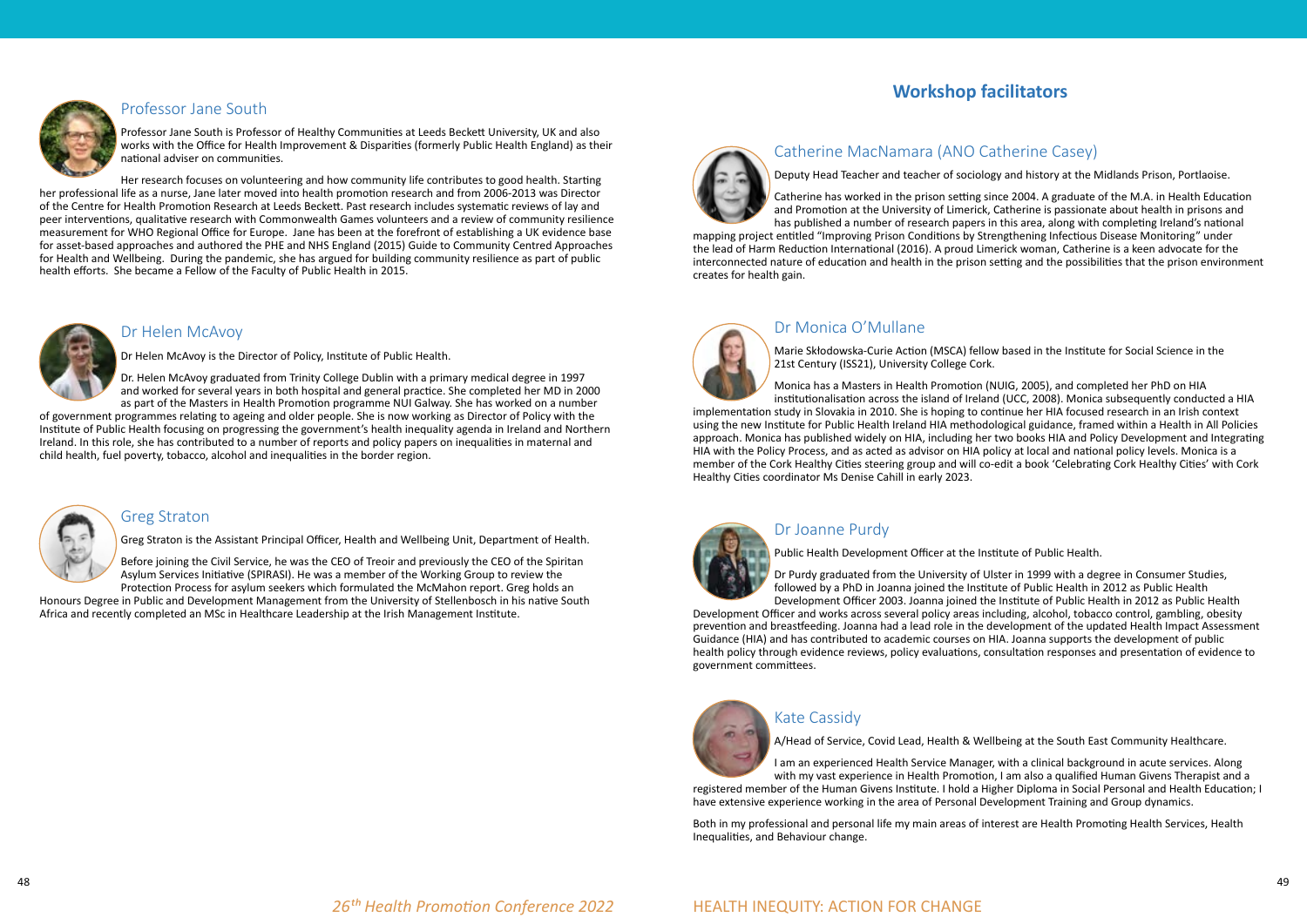### **Panel contributors**

#### Helen Deely

Interim Assistant National Director for Health & Wellbeing, Strategy & Research, Healthcare Strategy, Health Service Executive

I am a registered Nurse, Midwife and Public Health Nurse with a Degree in Nursing, Masters in Training and Education Management and Applied Governance. I worked in a large maternity

hospital in Dublin for a number of years before moving into Public Health nursing in Tallaght, where I worked with Travellers and communities in areas of high disadvantaged. I established and managed a health facility in a refugee camp in GOMA Zaire, following a conflict situation, providing child and mother health services such as ante-natal and post-natal care, immunisations, feeding, maternity care etc.

I have extensive operational experience as well as experience of designing, managing and delivering effective strategies, policies and programmes in complex organisational environments. I have held many positions with management responsibility for varied portfolios of work all of which required direct line management of teams but also working across boundaries and systems to implement change. This has varied in different position from being responsible for the delivery of Primary Care Services in CHO 6 to leading the implementation and monitoring of national policy priorities across the health services to working with Department of Health in identifying targeted programmes to address health inequalities to implementing strategic national projects. Over the past 3 years I have been responsible for supporting, leading, managing, implementing and reporting on national Health and Wellbeing developments and priorities to ensure progress is in line with agreed strategic and operational objectives.

I was instrumental in developing and securing funding for the Sláintecare Healthy Communities programme in 2021 the goal of which is to improve the long-term health of people living in areas of high disadvantage, by addressing the wider social determinants of health, and thereby improve the quality of life for people living in these communities.

I am passionate about trying to address health inequalities and believe this can only be achieved through partnership working with local communities and with other statutory and voluntary organisations



#### Ronan Dillon

Ronan has an undergraduate degree in Sport and Exercise Science from Sheffield Hallam University (UK). Founder of Healthy Workforce Limited in 2009 to develop best practice health promotion initiatives to the corporate sector. Ronan is also the employee health and wellbeing officer for the Children's Health Ireland group covering four pediatric hospitals. He is the chair of the Association for Health Promotion Ireland and is currently completing an MSc in Obesity.



#### Fergal Fox

Fergal Fox has been working the area of health promotion for 20 years, the first 10 of which focussed on Traveller health, working with Traveller men and male adolescents before going on to co-ordinate the Traveller Health Unit with the HSE in the midlands. He managed the HSE Health Promotion function in Dublin Mid Leinster for 8 years before his current role as Head of Stakeholder Engagement and Communications for HSE Health and Wellbeing, a role in which he also leads on

the area of men's health and the delivery of the HSE 'Healthy Ireland Men' Action Plan. While working as a Health Promotion Manager he also led on the areas of Staff Health and mental Health and Wellbeing for the national Health Promotion function. He holds a Bachelor of Arts Degree as well a Post Graduate Diploma in Communications, HDip in Education, and a Masters in Health Promotion. He is passionate about engagement and partnership working.



### **Committee members**

<span id="page-25-0"></span>

### Professor Margaret Hodgins

Professor in the Discipline of Health Promotion and Deputy Director, Health Promotion Research Centre, NUI Galway

Margaret has been Principal Investigator for a number of research studies on workplace bullying and harassment, including a national survey of workplace behaviour (2018). She is co-editor of a text

book on Health Promotion Settings with Dr. Angela Scriven and co-author of a text on Workplace Health Promotion with Professor Paul Fleming and Mr John Griffith.

Margaret has been at NUI Galway since 1995, working as Director of the Social Care programme and then Director of the MA in Health Promotion, prior to her position as Head of the School of Health Science between 2013 and 2017. She is again Programme Director of the MA/PGD in health promotion and academic director of the specialist certificate in workplace wellness.



#### Dr Lisa Pursell

Head of Discipline of Health Promotion, School of Health Sciences, NUI Galway

As well as Head of Discipline of Health Promotion Lisa is also a member of the Health Promotion Research Centre at NUI Galway. She has previously worked in the areas of antimicrobial research and veterinary epidemiology before focusing on health promotion and health equity.

Lisa has published in the areas of health impact assessments, health equity and workplace ill treatment. Her current research interests include human and non-human animal interactions.



### Biddy O Neill

National Project Lead in Healthy Ireland within the Department of Health.

As National Project Lead in Healthy Ireland Biddy's areas of responsibility include healthy workplaces, mental health promotion and men's health. She has worked in Health Promotion for over twenty-five years at both strategic and operational levels within the Health Service Executive

and the Department of Health. She has a background in Nursing and Addiction Counselling and holds an MA in Health Promotion from NUI Galway and in 2021 was awarded an MA in Advanced Facilitation Skills for Promoting Health and Wellbeing from WIT.

### Fergal Fox

*(see biography under panel contributors)*

#### Dr Helen McAvoy

*(see biography under keynote speakers)*

### Ronan Dillon

*(see biography under panel contributors)*